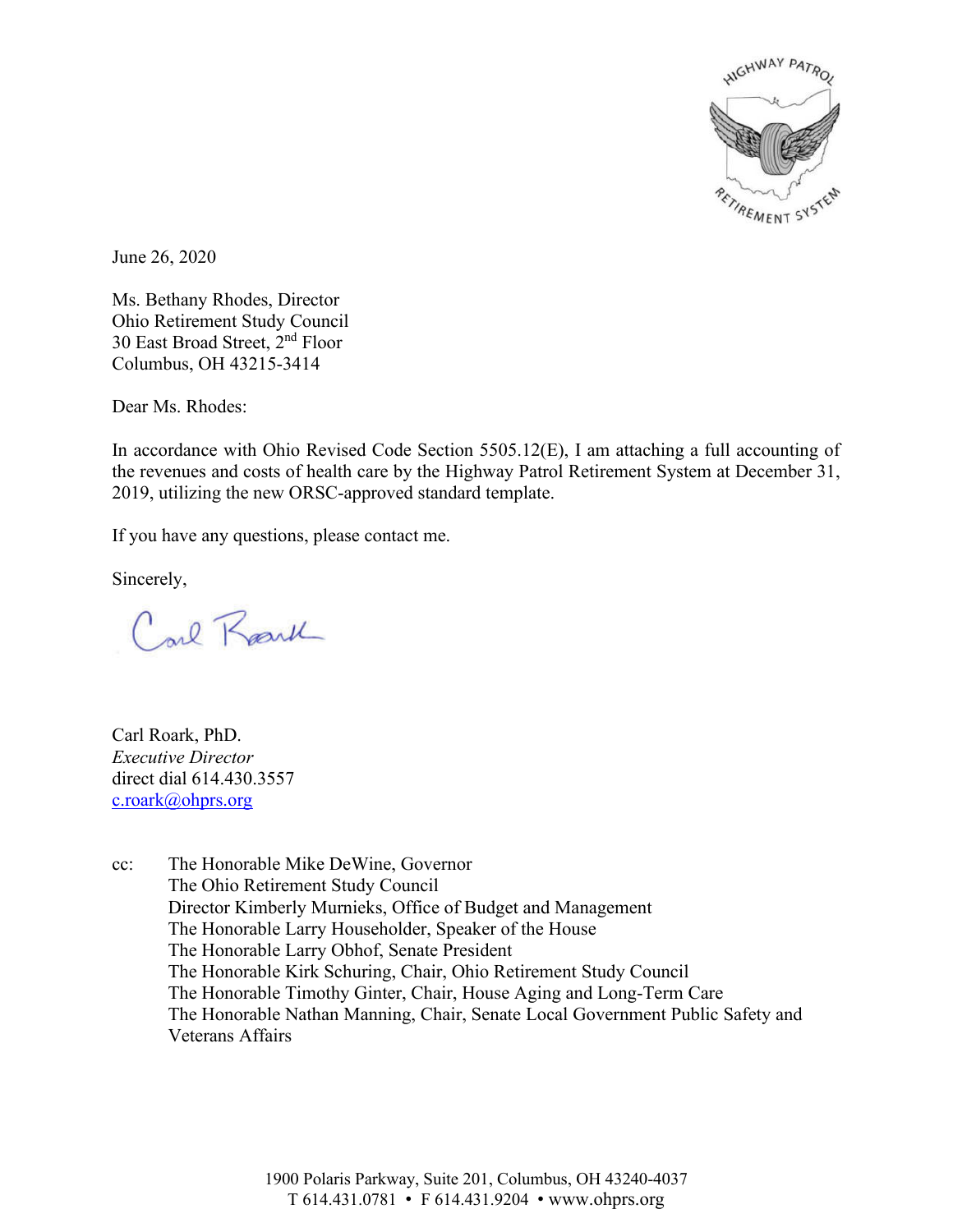# **State Highway Patrol Retirement System 2018 ORSC Health Care Report (For period January 1, 2019-December 31, 2019)**

(Submitted to ORSC 6/26/2020)

## **Year in Review-2019**

During 2019, HPRS provided health care coverage to 2,093 eligible retirees and dependents at a net cost of \$15,609,344.

For 2019, benefit recipients who were not participants in both Medicare Part A and B were covered in a self-insured plan provided by Medical Mutual of Ohio (MMO). HPRS contracted for a fully-indemnified Medicare Advantage product through Aetna for those benefit recipients who were participants in both Medicare Part A and B.

HPRS offers creditable Medicare D coverage to its participants and receives a subsidy from the Centers for Medicare and Medicaid Services (CMS).

All benefit recipients and dependents enrolled in any of HPRS's health care programs are eligible for prescription drug coverage through Express Scripts, Inc. at no additional charge.

A tobacco surcharge is added to the monthly premium cost for any plan participant who has used tobacco products during the past twelve months. For 2019, this premium was \$50.00 per month.

Retirees and spouses are eligible for a bi-annual comprehensive wellness examination at no cost. They are also eligible for body imaging services every four years at no cost. These services include: CT coronary artery calcium scoring, carotid artery ultrasound screening, abdominal aortic aneurysm ultrasound screening, bone density testing, and CT lung screening for current or former smokers.

Premiums are established per a cost-sharing policy adopted by the Board in 2016. Premiums for 2019 and 2020 are included as an appendix to this report. Premiums are structured to split costs between members and HPRS and are charged by age group. However, for 2020 it was apparent adhering to this policy would necessitate premium increases which would put a heavy burden on members. Therefore, the board determined the best course of action was to increase premiums 10% over prior year premiums.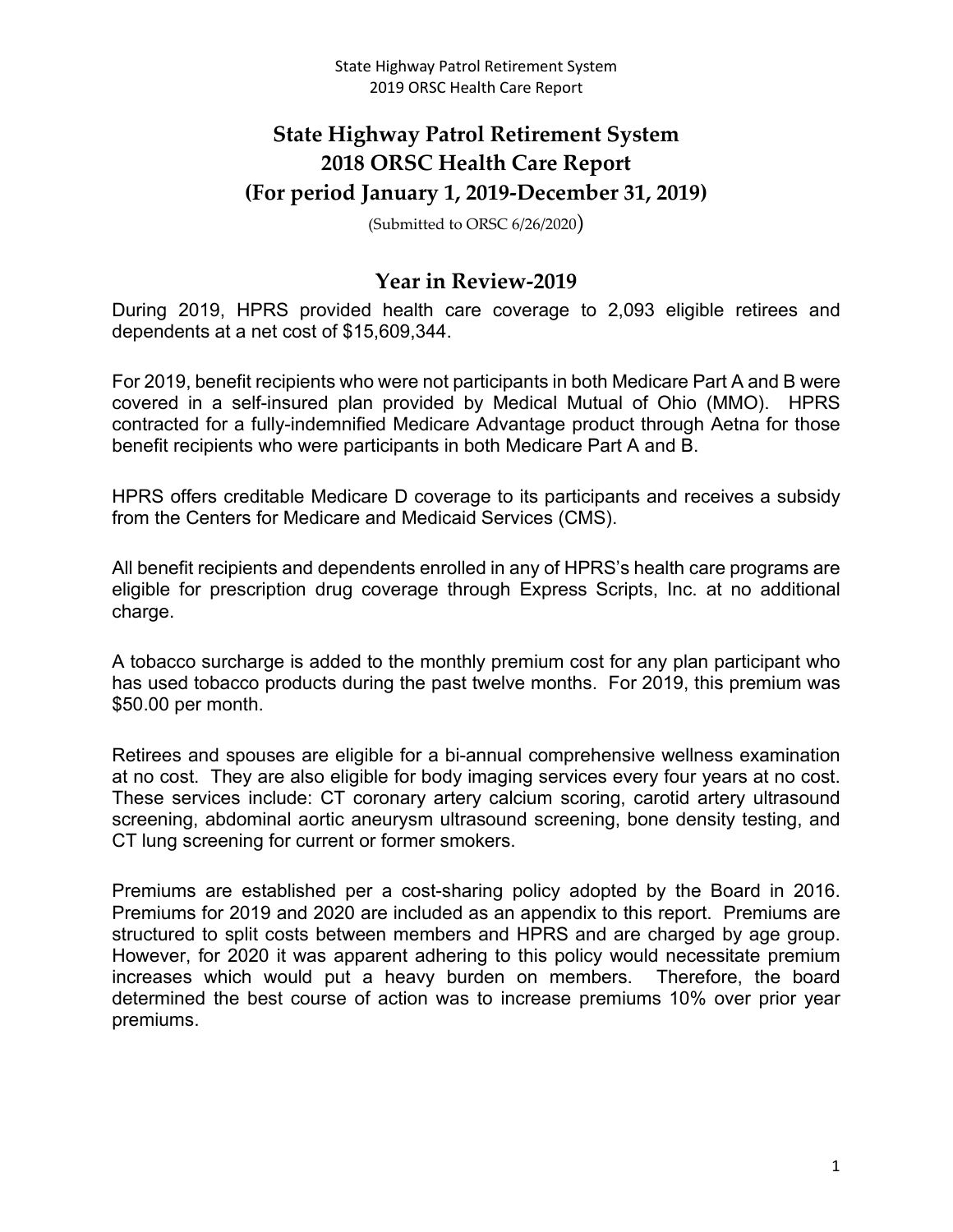A dental plan, administered by Delta Dental, is available to all HPRS benefit recipients and eligible dependents. In 2019, retirees paid a monthly premium of \$5.00 and other beneficiaries paid \$20.00. Dental expenses totaled \$713,553 for the year.

A vision plan, administered by Aetna Vision and EyeMed, is available to all HPRS benefit recipients and eligible dependents. All benefit recipients paid a monthly premium of \$5.00 in 2019. Vision expenses totaled \$157,952 for the year.

Any changes in coverage must occur during the annual open enrollment period unless a qualifying event occurs.

Ohio Revised Code Section 5505.33 permits HPRS's participation in contracts for longterm care insurance. Participants pay the full cost of the premium.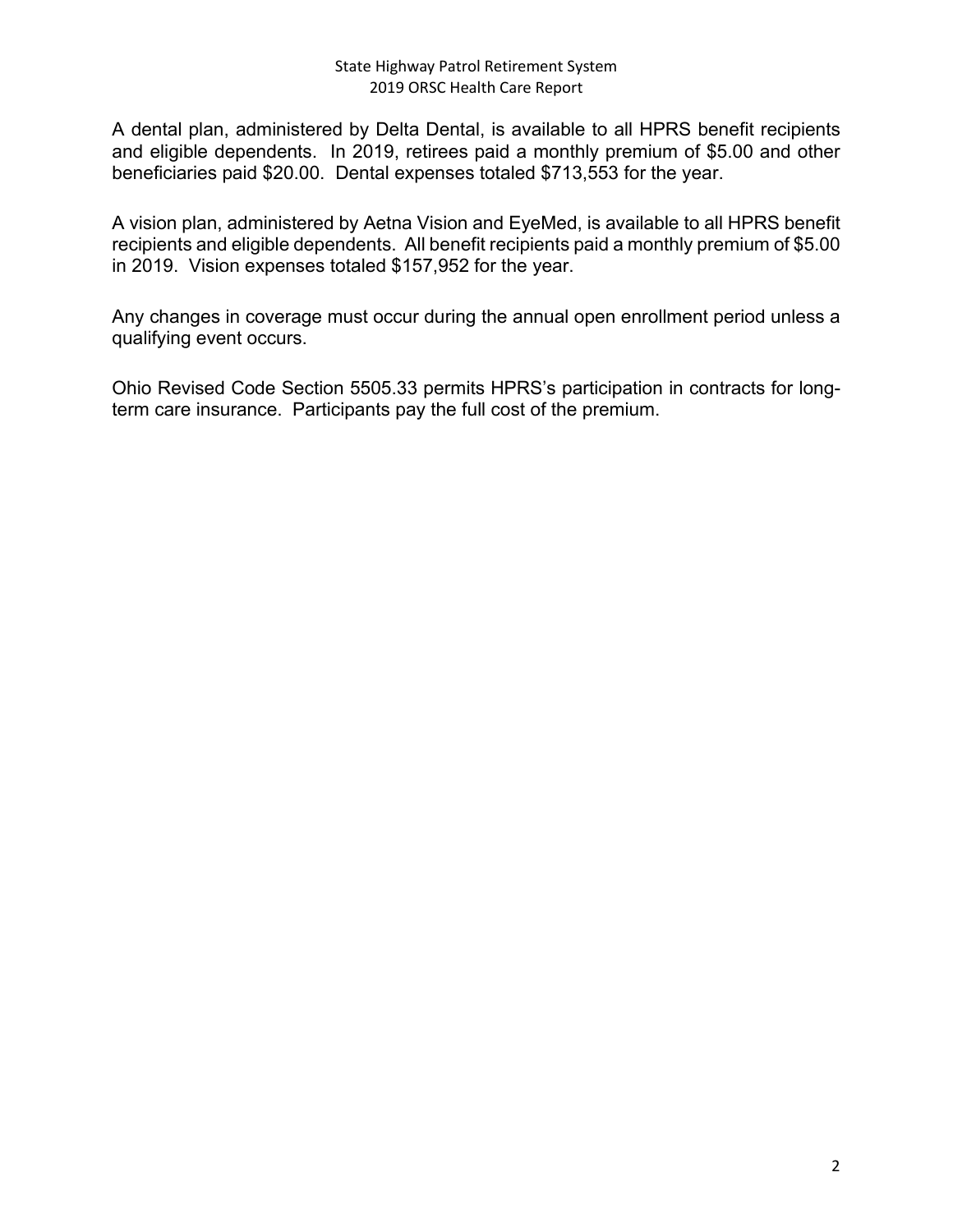

| Health Care Fund Balance (as graphed above) |                                           |             |    |                                                       |  |
|---------------------------------------------|-------------------------------------------|-------------|----|-------------------------------------------------------|--|
| Year                                        | <b>Health Care Fund</b><br><b>Balance</b> |             |    | <b>Health Care</b><br><b>Expenses</b><br>(Deductions) |  |
| 2014                                        | \$                                        | 107,948,537 | \$ | 14,055,881                                            |  |
| 2015                                        | \$                                        | 101,419,727 | \$ | 13,759,103                                            |  |
| 2016                                        | \$                                        | 102,372,098 | \$ | 14,594,984                                            |  |
| 2017                                        | \$                                        | 111,313,148 | \$ | 15,456,987                                            |  |
| 2018                                        | \$                                        | 101,827,574 | \$ | 15,762,478                                            |  |
| 2019                                        | \$                                        | 110,986,378 | ς  | 15,609,344                                            |  |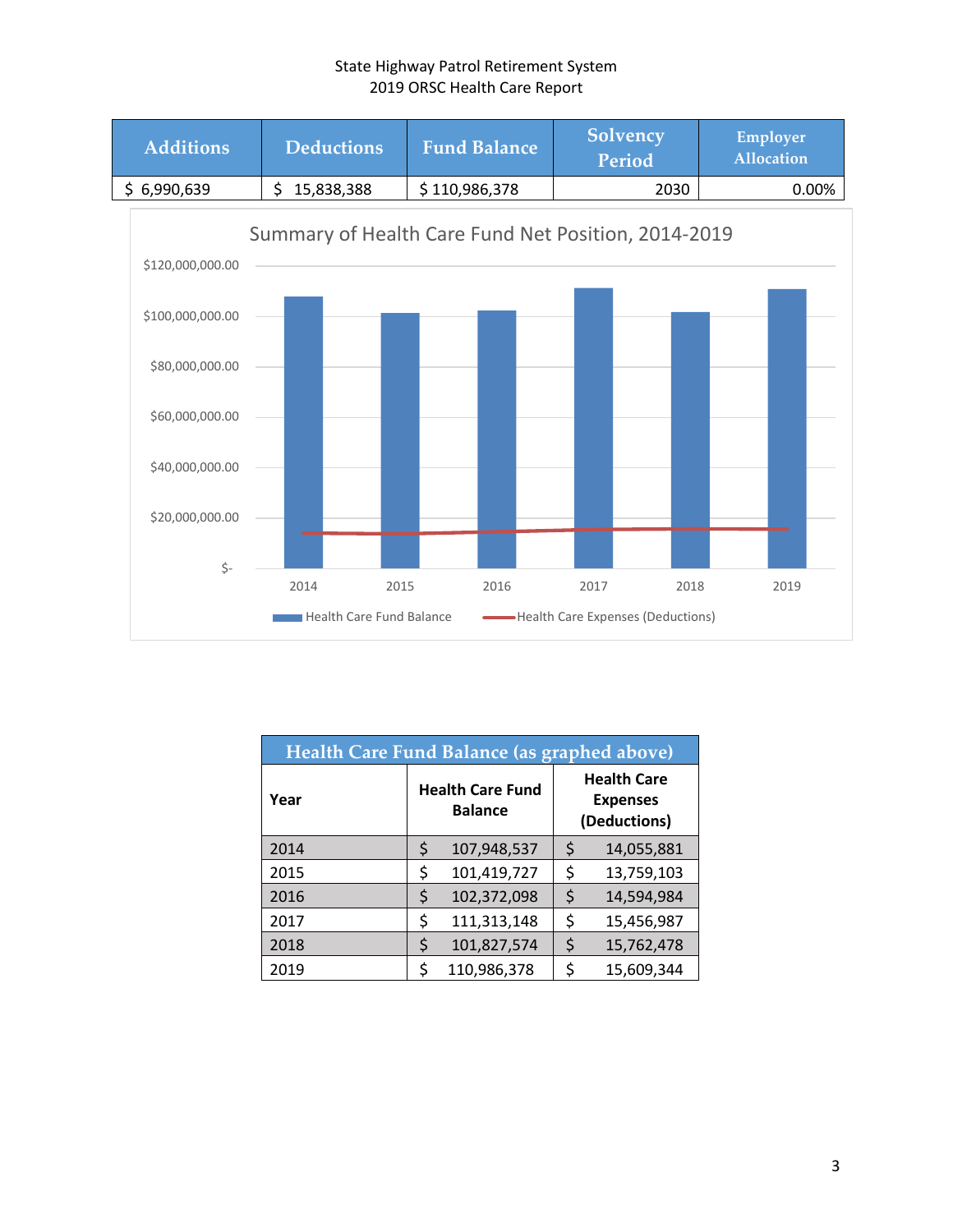# **Average Cost Per Participant Paid by State Highway Patrol Retirement System**

| <b>Non-Medicare Recipients</b> | Re-employed non-<br><b>Medicare Recipients</b> | <b>Medicare Recipients</b> |
|--------------------------------|------------------------------------------------|----------------------------|
| \$12,000                       | N/A                                            | \$2,488                    |

Non-Medicare Recipients includes retirees and eligible spouses/dependent children who are not yet eligible for Medicare coverage, generally those under 65 years of age.

HPRS has no re-employed non-Medicare recipients.

Medicare Recipients includes retirees and spouses 65 years of age and older and eligible for both Medicare Parts A and B, as well as those under 65 who qualify due to a disabling condition.

|  | <b>Population of Recipients</b> |  |
|--|---------------------------------|--|
|  |                                 |  |

| Age and<br><b>Service</b> | <b>Disability</b> | <b>All Others</b><br>(Survivors,<br>Beneficiaries,<br>etc.) | <b>Total</b><br><b>Recipients</b> | Percent<br><b>Medicare</b> |
|---------------------------|-------------------|-------------------------------------------------------------|-----------------------------------|----------------------------|
|                           |                   |                                                             |                                   |                            |
| 1,183                     | 96                | 814                                                         | 2,093                             | 62%                        |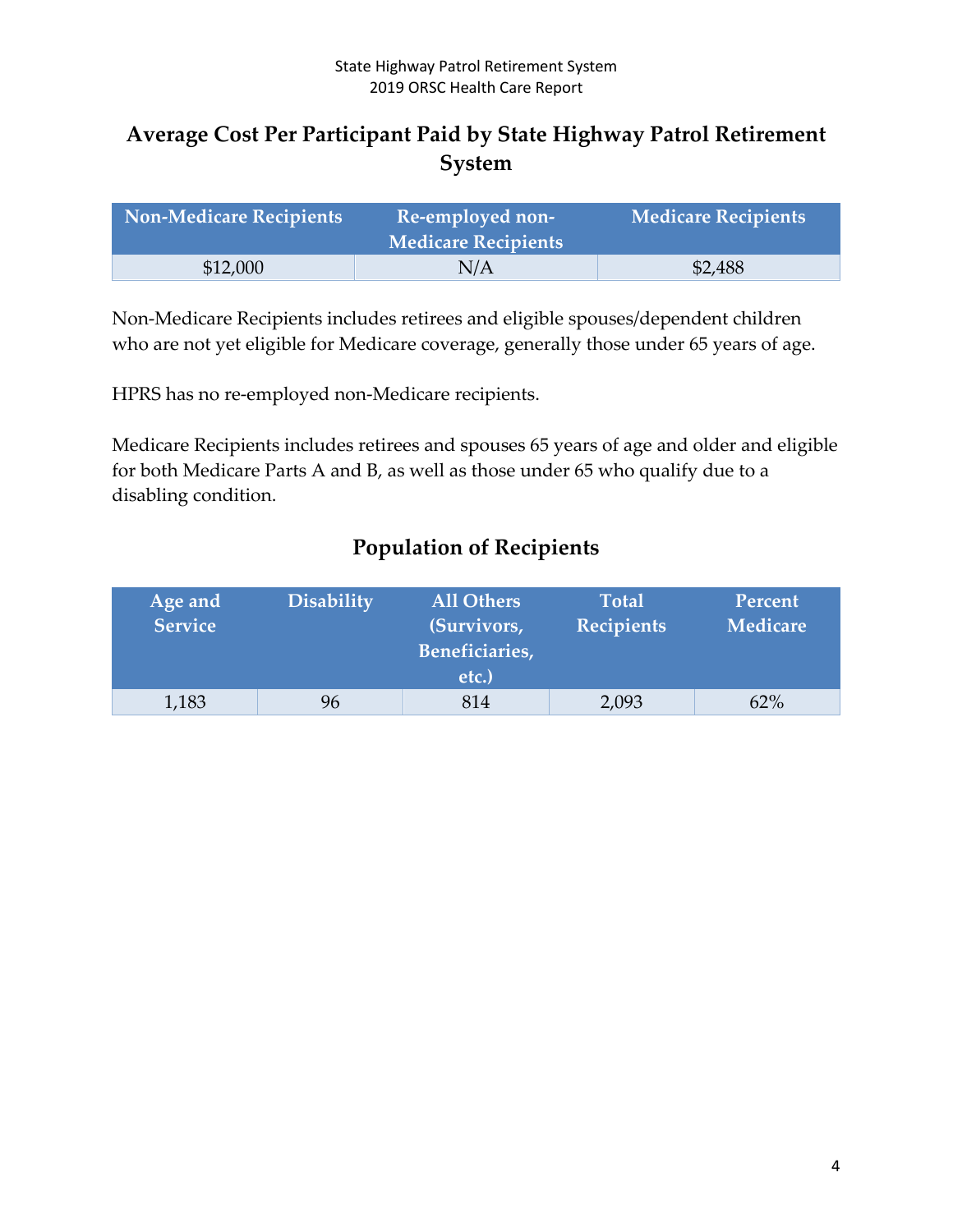# Medical Mutual of Ohio (Non-Medicare)

|                                  | <b>Out of Area Basic</b> |                        |                       |
|----------------------------------|--------------------------|------------------------|-----------------------|
|                                  | Plan                     | In Network             | <b>Out of Network</b> |
| Deductible                       | \$750 / person           | \$750 / person         | \$1,500 / person      |
| Annual OOP Max (does not         |                          |                        |                       |
| include deductible)              |                          |                        |                       |
| Single                           | \$2,000                  | \$2,000                | \$5,000               |
| Family                           | \$4,000                  | \$4,000                | \$10,000              |
| Lifetime Max                     | N/A                      | N/A                    | N/A                   |
| Member Coinsurance at Plan       |                          |                        |                       |
| Level                            | 80%                      | 80%                    | 60%                   |
| <b>PCP</b>                       | 80%                      | \$25.00 copay; 100%    | 60%                   |
| <b>Specialty Care</b>            | 80%                      | \$40.00 copay; 100%    | 60%                   |
| Office visits for surgery        | 80%                      | \$30.00 copay; 100%    | 60%                   |
| Routine X-Rays/Lab Tests         | 100%                     | 100%                   | 60%                   |
| Therapy (Phys, Occup,            |                          |                        |                       |
| Speech)                          | 80%                      | \$25.00 copay; 100%    | 60%                   |
| <b>Home Health Services</b>      | 100% for 100 visits      | 100% for 100 visits    | 90% for 100 visits    |
|                                  | 80% balance              | 80% balance            | 60% balance           |
| Hospice                          |                          |                        |                       |
| Inpatient                        | 100% up to 30 days       | 100% up to 30 days     | 80% up to 30 days     |
| Outpatient                       | 80% up to \$7,500        | 80% up to \$7,500      | 60% up to \$5,000     |
|                                  | \$100 copay, 80%         | \$100 copay, 80%       | \$100 copay, 60%      |
| <b>Inpatient Surgery</b>         | balance                  | balance                | balance               |
| <b>Outpatient Surgery -</b>      |                          |                        |                       |
| <b>Institutional Services</b>    | 100%                     | 100%                   | 60%                   |
| <b>Outpatient Surgery -</b>      |                          |                        |                       |
| <b>Professional Services</b>     | 80%                      | 80%                    | 60%                   |
|                                  |                          |                        |                       |
|                                  | \$200 copay; 80%         | \$200 copay; 80%       | \$200 copay; 60%      |
| <b>Hospital Admission</b>        | after deductible         | after deductible       | after deductible      |
|                                  | 80% Professional         | 80% Professional       | 60% Professional      |
|                                  | charges                  | charges                | charges               |
|                                  | \$100 copay, 80%         | \$100 copay, 100%      | \$100 copay, 80%      |
| ER (Waived if admitted)          | balance                  | balance                | balance               |
| Ambulance                        | 80%                      | 80%                    | 60%                   |
| Routine Physical                 | 100%                     | 100%                   | 60%                   |
| Routine GYN Exam                 | 100%                     | 100%                   | 60%                   |
| Routine Mammogram                | 100%                     | 100%                   | 60%                   |
| <b>Prostate Cancer Screening</b> | 100%                     | 100%                   | 60%                   |
| Chiropractic                     | 80%                      | \$40 copay, 100%       | 60%                   |
| Skilled Nursing (100 days)       | \$100 copay; 100%        | \$100 copay; 100%      | \$100 copay; 100%     |
| <b>Mental Health</b>             |                          |                        |                       |
| Inpatient                        | 80%                      | 80%                    | 60%                   |
| Outpatient                       | 80%                      | 80%                    | 60%                   |
| Substance Abuse                  |                          |                        |                       |
| Inpatient                        | 80%                      | 80%                    | 60%                   |
| Outpatient                       | 80%                      | 80%                    | 60%                   |
|                                  | 80%, max \$1,000         | 80%, max \$1,000 every | 80%, max \$1,000      |
| <b>Hearing Aids</b>              | every 3 years            | 3 years                | every 3 years         |
|                                  | per aid                  | per aid                | per aid               |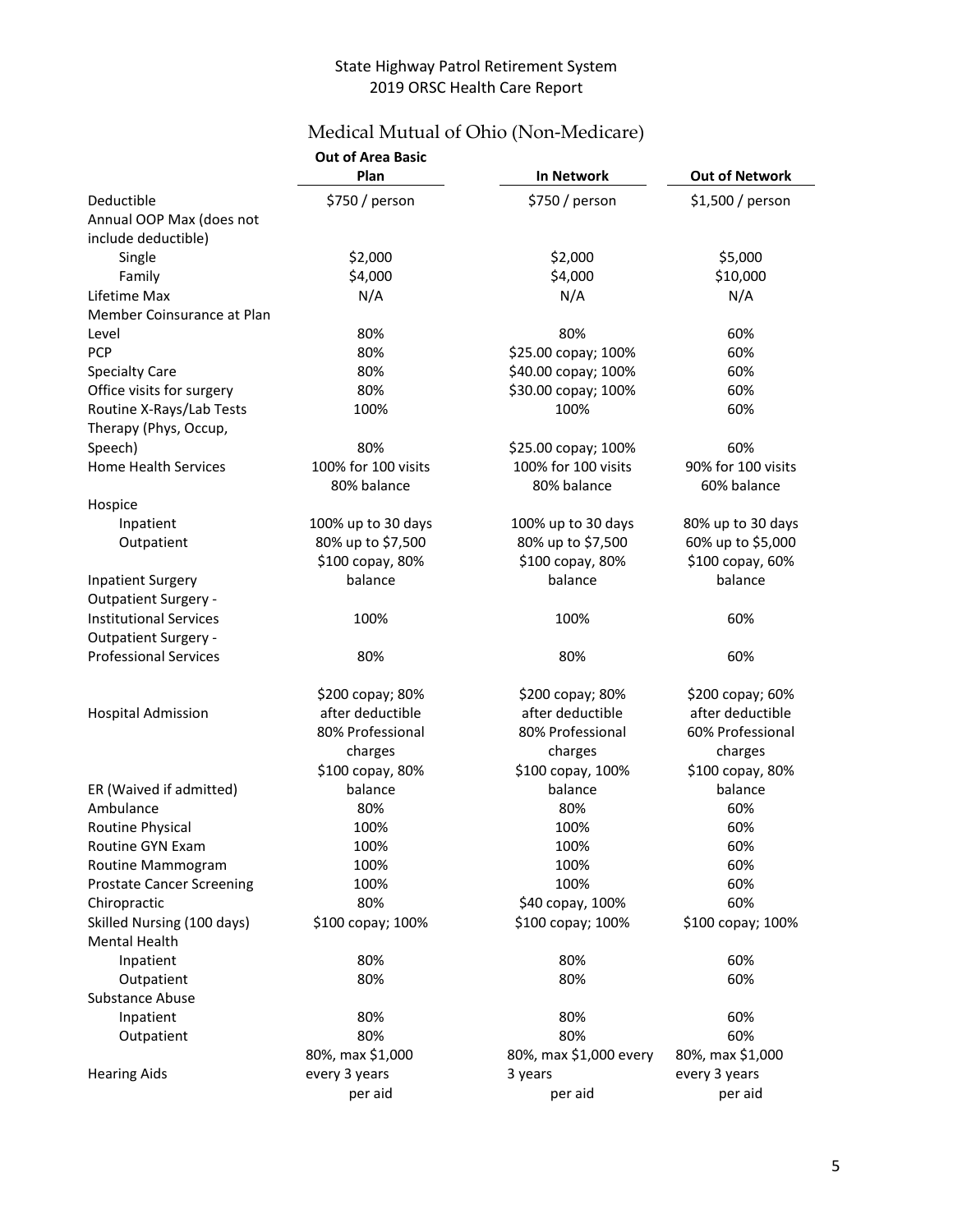#### Aetna Medicare Advantage **In Network Out of Network**

| \$250<br>\$250<br>Deductible<br>Annual OOP Max (includes<br>\$2,000<br>deductible)<br>\$2,500<br>N/A<br>N/A<br>Lifetime Max<br>N/A<br>30% after deductible<br>Member Coinsurance at Plan Level<br><b>PCP</b><br>\$25 copay<br>30% after deductible<br>\$40 copay<br>30% after deductible<br><b>Specialty Care</b><br>Office visits for surgery<br>\$25 copay<br>30% after deductible<br>\$25 copay<br><b>Allergy Testing/Treatment</b><br>30% after deductible<br>\$25 x-ray, no copay lab<br>30% after deductible<br>X-Rays/Lab Tests<br>30% after deductible<br><b>Complex Radiology</b><br>\$25 copay<br>Radiation Therapy<br>\$25 copay<br>30% after deductible<br><b>Outpatient Kidney Dialysis</b><br>100% after deductible<br>No copay<br>30% after deductible<br>Therapy (Phys, Occup, Speech)<br>\$25 copay<br><b>Home Health Services</b><br>30% after deductible<br>No copay<br>Hospice<br>Covered by Medicare in certified facility<br>30% after deductible<br>Durable Medical Equipment (DME)<br>100%, after deductible<br>30% after deductible<br><b>Outpatient Surgery</b><br>\$75 copay<br>30% after deductible<br><b>Hospital Admission</b><br>\$200 copay<br>ER (Waived if admitted)<br>\$75 copay<br>\$75 copay<br>\$35 copay<br>\$35 copay<br><b>Urgent Care</b><br>20%, after deductible<br>30%, after deductible<br>(deductible waived for<br>(deductible waived for<br>Ambulance<br>emergency)<br>emergency)<br>30% after deductible<br>Routine Physical<br>No copay<br>Routine Eye<br>30% after deductible<br>No copay<br>Routine GYN Exam<br>30% after deductible<br>No copay<br>30% after deductible<br>Routine Mammogram<br>No copay<br><b>Bone Mass Measurement</b><br>30% after deductible<br>No copay<br>30% after deductible<br><b>Colorectal Screening</b><br>No copay<br><b>Prostate Cancer Screening</b><br>30% after deductible<br>No copay<br>Immunizations-Medicare covered<br>No copay<br>No copay<br>30% after deductible<br>Routine Hearing Exam<br>No copay<br>Diabetic - Monitor/Supplies<br>30% after deductible<br>No copay<br>\$15 copay<br>30% after deductible<br>Chiropractic<br>Podiatry (limited to covered services)<br>\$40 copay<br>30% after deductible<br>Skilled Nursing (100 days)-medically<br>0% per day, days 1-100, after<br>30% after deductible, days 1-<br>deductible<br>100<br>necessary<br>30% after deductible<br>\$200 copay<br>Inpatient<br>30% after deductible<br>OP Mental Health<br>\$40 copay<br>30% after deductible<br>OP Substance Abuse<br>\$40 copay<br><b>Healthy Lifestyle Coaching</b><br>Included<br>not covered<br>Up to \$2,000 every 36 mo.<br>Up to \$2,000 every 36 mo.<br>Hearing Aid Reimbursement<br>(both ears)<br>(both ears)<br>Dental- Medicare covered (non-<br>\$40 copay<br>30% after deductible<br>routine)<br>Prescription Lens Reimbursement<br>Lens Discounts<br>N/A |  |  |
|----------------------------------------------------------------------------------------------------------------------------------------------------------------------------------------------------------------------------------------------------------------------------------------------------------------------------------------------------------------------------------------------------------------------------------------------------------------------------------------------------------------------------------------------------------------------------------------------------------------------------------------------------------------------------------------------------------------------------------------------------------------------------------------------------------------------------------------------------------------------------------------------------------------------------------------------------------------------------------------------------------------------------------------------------------------------------------------------------------------------------------------------------------------------------------------------------------------------------------------------------------------------------------------------------------------------------------------------------------------------------------------------------------------------------------------------------------------------------------------------------------------------------------------------------------------------------------------------------------------------------------------------------------------------------------------------------------------------------------------------------------------------------------------------------------------------------------------------------------------------------------------------------------------------------------------------------------------------------------------------------------------------------------------------------------------------------------------------------------------------------------------------------------------------------------------------------------------------------------------------------------------------------------------------------------------------------------------------------------------------------------------------------------------------------------------------------------------------------------------------------------------------------------------------------------------------------------------------------------------------------------------------------------------------------------------------------------------------------------------------------------------------------------------------------------------------------------------------------------------------------|--|--|
|                                                                                                                                                                                                                                                                                                                                                                                                                                                                                                                                                                                                                                                                                                                                                                                                                                                                                                                                                                                                                                                                                                                                                                                                                                                                                                                                                                                                                                                                                                                                                                                                                                                                                                                                                                                                                                                                                                                                                                                                                                                                                                                                                                                                                                                                                                                                                                                                                                                                                                                                                                                                                                                                                                                                                                                                                                                                            |  |  |
|                                                                                                                                                                                                                                                                                                                                                                                                                                                                                                                                                                                                                                                                                                                                                                                                                                                                                                                                                                                                                                                                                                                                                                                                                                                                                                                                                                                                                                                                                                                                                                                                                                                                                                                                                                                                                                                                                                                                                                                                                                                                                                                                                                                                                                                                                                                                                                                                                                                                                                                                                                                                                                                                                                                                                                                                                                                                            |  |  |
|                                                                                                                                                                                                                                                                                                                                                                                                                                                                                                                                                                                                                                                                                                                                                                                                                                                                                                                                                                                                                                                                                                                                                                                                                                                                                                                                                                                                                                                                                                                                                                                                                                                                                                                                                                                                                                                                                                                                                                                                                                                                                                                                                                                                                                                                                                                                                                                                                                                                                                                                                                                                                                                                                                                                                                                                                                                                            |  |  |
|                                                                                                                                                                                                                                                                                                                                                                                                                                                                                                                                                                                                                                                                                                                                                                                                                                                                                                                                                                                                                                                                                                                                                                                                                                                                                                                                                                                                                                                                                                                                                                                                                                                                                                                                                                                                                                                                                                                                                                                                                                                                                                                                                                                                                                                                                                                                                                                                                                                                                                                                                                                                                                                                                                                                                                                                                                                                            |  |  |
|                                                                                                                                                                                                                                                                                                                                                                                                                                                                                                                                                                                                                                                                                                                                                                                                                                                                                                                                                                                                                                                                                                                                                                                                                                                                                                                                                                                                                                                                                                                                                                                                                                                                                                                                                                                                                                                                                                                                                                                                                                                                                                                                                                                                                                                                                                                                                                                                                                                                                                                                                                                                                                                                                                                                                                                                                                                                            |  |  |
|                                                                                                                                                                                                                                                                                                                                                                                                                                                                                                                                                                                                                                                                                                                                                                                                                                                                                                                                                                                                                                                                                                                                                                                                                                                                                                                                                                                                                                                                                                                                                                                                                                                                                                                                                                                                                                                                                                                                                                                                                                                                                                                                                                                                                                                                                                                                                                                                                                                                                                                                                                                                                                                                                                                                                                                                                                                                            |  |  |
|                                                                                                                                                                                                                                                                                                                                                                                                                                                                                                                                                                                                                                                                                                                                                                                                                                                                                                                                                                                                                                                                                                                                                                                                                                                                                                                                                                                                                                                                                                                                                                                                                                                                                                                                                                                                                                                                                                                                                                                                                                                                                                                                                                                                                                                                                                                                                                                                                                                                                                                                                                                                                                                                                                                                                                                                                                                                            |  |  |
|                                                                                                                                                                                                                                                                                                                                                                                                                                                                                                                                                                                                                                                                                                                                                                                                                                                                                                                                                                                                                                                                                                                                                                                                                                                                                                                                                                                                                                                                                                                                                                                                                                                                                                                                                                                                                                                                                                                                                                                                                                                                                                                                                                                                                                                                                                                                                                                                                                                                                                                                                                                                                                                                                                                                                                                                                                                                            |  |  |
|                                                                                                                                                                                                                                                                                                                                                                                                                                                                                                                                                                                                                                                                                                                                                                                                                                                                                                                                                                                                                                                                                                                                                                                                                                                                                                                                                                                                                                                                                                                                                                                                                                                                                                                                                                                                                                                                                                                                                                                                                                                                                                                                                                                                                                                                                                                                                                                                                                                                                                                                                                                                                                                                                                                                                                                                                                                                            |  |  |
|                                                                                                                                                                                                                                                                                                                                                                                                                                                                                                                                                                                                                                                                                                                                                                                                                                                                                                                                                                                                                                                                                                                                                                                                                                                                                                                                                                                                                                                                                                                                                                                                                                                                                                                                                                                                                                                                                                                                                                                                                                                                                                                                                                                                                                                                                                                                                                                                                                                                                                                                                                                                                                                                                                                                                                                                                                                                            |  |  |
|                                                                                                                                                                                                                                                                                                                                                                                                                                                                                                                                                                                                                                                                                                                                                                                                                                                                                                                                                                                                                                                                                                                                                                                                                                                                                                                                                                                                                                                                                                                                                                                                                                                                                                                                                                                                                                                                                                                                                                                                                                                                                                                                                                                                                                                                                                                                                                                                                                                                                                                                                                                                                                                                                                                                                                                                                                                                            |  |  |
|                                                                                                                                                                                                                                                                                                                                                                                                                                                                                                                                                                                                                                                                                                                                                                                                                                                                                                                                                                                                                                                                                                                                                                                                                                                                                                                                                                                                                                                                                                                                                                                                                                                                                                                                                                                                                                                                                                                                                                                                                                                                                                                                                                                                                                                                                                                                                                                                                                                                                                                                                                                                                                                                                                                                                                                                                                                                            |  |  |
|                                                                                                                                                                                                                                                                                                                                                                                                                                                                                                                                                                                                                                                                                                                                                                                                                                                                                                                                                                                                                                                                                                                                                                                                                                                                                                                                                                                                                                                                                                                                                                                                                                                                                                                                                                                                                                                                                                                                                                                                                                                                                                                                                                                                                                                                                                                                                                                                                                                                                                                                                                                                                                                                                                                                                                                                                                                                            |  |  |
|                                                                                                                                                                                                                                                                                                                                                                                                                                                                                                                                                                                                                                                                                                                                                                                                                                                                                                                                                                                                                                                                                                                                                                                                                                                                                                                                                                                                                                                                                                                                                                                                                                                                                                                                                                                                                                                                                                                                                                                                                                                                                                                                                                                                                                                                                                                                                                                                                                                                                                                                                                                                                                                                                                                                                                                                                                                                            |  |  |
|                                                                                                                                                                                                                                                                                                                                                                                                                                                                                                                                                                                                                                                                                                                                                                                                                                                                                                                                                                                                                                                                                                                                                                                                                                                                                                                                                                                                                                                                                                                                                                                                                                                                                                                                                                                                                                                                                                                                                                                                                                                                                                                                                                                                                                                                                                                                                                                                                                                                                                                                                                                                                                                                                                                                                                                                                                                                            |  |  |
|                                                                                                                                                                                                                                                                                                                                                                                                                                                                                                                                                                                                                                                                                                                                                                                                                                                                                                                                                                                                                                                                                                                                                                                                                                                                                                                                                                                                                                                                                                                                                                                                                                                                                                                                                                                                                                                                                                                                                                                                                                                                                                                                                                                                                                                                                                                                                                                                                                                                                                                                                                                                                                                                                                                                                                                                                                                                            |  |  |
|                                                                                                                                                                                                                                                                                                                                                                                                                                                                                                                                                                                                                                                                                                                                                                                                                                                                                                                                                                                                                                                                                                                                                                                                                                                                                                                                                                                                                                                                                                                                                                                                                                                                                                                                                                                                                                                                                                                                                                                                                                                                                                                                                                                                                                                                                                                                                                                                                                                                                                                                                                                                                                                                                                                                                                                                                                                                            |  |  |
|                                                                                                                                                                                                                                                                                                                                                                                                                                                                                                                                                                                                                                                                                                                                                                                                                                                                                                                                                                                                                                                                                                                                                                                                                                                                                                                                                                                                                                                                                                                                                                                                                                                                                                                                                                                                                                                                                                                                                                                                                                                                                                                                                                                                                                                                                                                                                                                                                                                                                                                                                                                                                                                                                                                                                                                                                                                                            |  |  |
|                                                                                                                                                                                                                                                                                                                                                                                                                                                                                                                                                                                                                                                                                                                                                                                                                                                                                                                                                                                                                                                                                                                                                                                                                                                                                                                                                                                                                                                                                                                                                                                                                                                                                                                                                                                                                                                                                                                                                                                                                                                                                                                                                                                                                                                                                                                                                                                                                                                                                                                                                                                                                                                                                                                                                                                                                                                                            |  |  |
|                                                                                                                                                                                                                                                                                                                                                                                                                                                                                                                                                                                                                                                                                                                                                                                                                                                                                                                                                                                                                                                                                                                                                                                                                                                                                                                                                                                                                                                                                                                                                                                                                                                                                                                                                                                                                                                                                                                                                                                                                                                                                                                                                                                                                                                                                                                                                                                                                                                                                                                                                                                                                                                                                                                                                                                                                                                                            |  |  |
|                                                                                                                                                                                                                                                                                                                                                                                                                                                                                                                                                                                                                                                                                                                                                                                                                                                                                                                                                                                                                                                                                                                                                                                                                                                                                                                                                                                                                                                                                                                                                                                                                                                                                                                                                                                                                                                                                                                                                                                                                                                                                                                                                                                                                                                                                                                                                                                                                                                                                                                                                                                                                                                                                                                                                                                                                                                                            |  |  |
|                                                                                                                                                                                                                                                                                                                                                                                                                                                                                                                                                                                                                                                                                                                                                                                                                                                                                                                                                                                                                                                                                                                                                                                                                                                                                                                                                                                                                                                                                                                                                                                                                                                                                                                                                                                                                                                                                                                                                                                                                                                                                                                                                                                                                                                                                                                                                                                                                                                                                                                                                                                                                                                                                                                                                                                                                                                                            |  |  |
|                                                                                                                                                                                                                                                                                                                                                                                                                                                                                                                                                                                                                                                                                                                                                                                                                                                                                                                                                                                                                                                                                                                                                                                                                                                                                                                                                                                                                                                                                                                                                                                                                                                                                                                                                                                                                                                                                                                                                                                                                                                                                                                                                                                                                                                                                                                                                                                                                                                                                                                                                                                                                                                                                                                                                                                                                                                                            |  |  |
|                                                                                                                                                                                                                                                                                                                                                                                                                                                                                                                                                                                                                                                                                                                                                                                                                                                                                                                                                                                                                                                                                                                                                                                                                                                                                                                                                                                                                                                                                                                                                                                                                                                                                                                                                                                                                                                                                                                                                                                                                                                                                                                                                                                                                                                                                                                                                                                                                                                                                                                                                                                                                                                                                                                                                                                                                                                                            |  |  |
|                                                                                                                                                                                                                                                                                                                                                                                                                                                                                                                                                                                                                                                                                                                                                                                                                                                                                                                                                                                                                                                                                                                                                                                                                                                                                                                                                                                                                                                                                                                                                                                                                                                                                                                                                                                                                                                                                                                                                                                                                                                                                                                                                                                                                                                                                                                                                                                                                                                                                                                                                                                                                                                                                                                                                                                                                                                                            |  |  |
|                                                                                                                                                                                                                                                                                                                                                                                                                                                                                                                                                                                                                                                                                                                                                                                                                                                                                                                                                                                                                                                                                                                                                                                                                                                                                                                                                                                                                                                                                                                                                                                                                                                                                                                                                                                                                                                                                                                                                                                                                                                                                                                                                                                                                                                                                                                                                                                                                                                                                                                                                                                                                                                                                                                                                                                                                                                                            |  |  |
|                                                                                                                                                                                                                                                                                                                                                                                                                                                                                                                                                                                                                                                                                                                                                                                                                                                                                                                                                                                                                                                                                                                                                                                                                                                                                                                                                                                                                                                                                                                                                                                                                                                                                                                                                                                                                                                                                                                                                                                                                                                                                                                                                                                                                                                                                                                                                                                                                                                                                                                                                                                                                                                                                                                                                                                                                                                                            |  |  |
|                                                                                                                                                                                                                                                                                                                                                                                                                                                                                                                                                                                                                                                                                                                                                                                                                                                                                                                                                                                                                                                                                                                                                                                                                                                                                                                                                                                                                                                                                                                                                                                                                                                                                                                                                                                                                                                                                                                                                                                                                                                                                                                                                                                                                                                                                                                                                                                                                                                                                                                                                                                                                                                                                                                                                                                                                                                                            |  |  |
|                                                                                                                                                                                                                                                                                                                                                                                                                                                                                                                                                                                                                                                                                                                                                                                                                                                                                                                                                                                                                                                                                                                                                                                                                                                                                                                                                                                                                                                                                                                                                                                                                                                                                                                                                                                                                                                                                                                                                                                                                                                                                                                                                                                                                                                                                                                                                                                                                                                                                                                                                                                                                                                                                                                                                                                                                                                                            |  |  |
|                                                                                                                                                                                                                                                                                                                                                                                                                                                                                                                                                                                                                                                                                                                                                                                                                                                                                                                                                                                                                                                                                                                                                                                                                                                                                                                                                                                                                                                                                                                                                                                                                                                                                                                                                                                                                                                                                                                                                                                                                                                                                                                                                                                                                                                                                                                                                                                                                                                                                                                                                                                                                                                                                                                                                                                                                                                                            |  |  |
|                                                                                                                                                                                                                                                                                                                                                                                                                                                                                                                                                                                                                                                                                                                                                                                                                                                                                                                                                                                                                                                                                                                                                                                                                                                                                                                                                                                                                                                                                                                                                                                                                                                                                                                                                                                                                                                                                                                                                                                                                                                                                                                                                                                                                                                                                                                                                                                                                                                                                                                                                                                                                                                                                                                                                                                                                                                                            |  |  |
|                                                                                                                                                                                                                                                                                                                                                                                                                                                                                                                                                                                                                                                                                                                                                                                                                                                                                                                                                                                                                                                                                                                                                                                                                                                                                                                                                                                                                                                                                                                                                                                                                                                                                                                                                                                                                                                                                                                                                                                                                                                                                                                                                                                                                                                                                                                                                                                                                                                                                                                                                                                                                                                                                                                                                                                                                                                                            |  |  |
|                                                                                                                                                                                                                                                                                                                                                                                                                                                                                                                                                                                                                                                                                                                                                                                                                                                                                                                                                                                                                                                                                                                                                                                                                                                                                                                                                                                                                                                                                                                                                                                                                                                                                                                                                                                                                                                                                                                                                                                                                                                                                                                                                                                                                                                                                                                                                                                                                                                                                                                                                                                                                                                                                                                                                                                                                                                                            |  |  |
|                                                                                                                                                                                                                                                                                                                                                                                                                                                                                                                                                                                                                                                                                                                                                                                                                                                                                                                                                                                                                                                                                                                                                                                                                                                                                                                                                                                                                                                                                                                                                                                                                                                                                                                                                                                                                                                                                                                                                                                                                                                                                                                                                                                                                                                                                                                                                                                                                                                                                                                                                                                                                                                                                                                                                                                                                                                                            |  |  |
|                                                                                                                                                                                                                                                                                                                                                                                                                                                                                                                                                                                                                                                                                                                                                                                                                                                                                                                                                                                                                                                                                                                                                                                                                                                                                                                                                                                                                                                                                                                                                                                                                                                                                                                                                                                                                                                                                                                                                                                                                                                                                                                                                                                                                                                                                                                                                                                                                                                                                                                                                                                                                                                                                                                                                                                                                                                                            |  |  |
|                                                                                                                                                                                                                                                                                                                                                                                                                                                                                                                                                                                                                                                                                                                                                                                                                                                                                                                                                                                                                                                                                                                                                                                                                                                                                                                                                                                                                                                                                                                                                                                                                                                                                                                                                                                                                                                                                                                                                                                                                                                                                                                                                                                                                                                                                                                                                                                                                                                                                                                                                                                                                                                                                                                                                                                                                                                                            |  |  |
|                                                                                                                                                                                                                                                                                                                                                                                                                                                                                                                                                                                                                                                                                                                                                                                                                                                                                                                                                                                                                                                                                                                                                                                                                                                                                                                                                                                                                                                                                                                                                                                                                                                                                                                                                                                                                                                                                                                                                                                                                                                                                                                                                                                                                                                                                                                                                                                                                                                                                                                                                                                                                                                                                                                                                                                                                                                                            |  |  |
|                                                                                                                                                                                                                                                                                                                                                                                                                                                                                                                                                                                                                                                                                                                                                                                                                                                                                                                                                                                                                                                                                                                                                                                                                                                                                                                                                                                                                                                                                                                                                                                                                                                                                                                                                                                                                                                                                                                                                                                                                                                                                                                                                                                                                                                                                                                                                                                                                                                                                                                                                                                                                                                                                                                                                                                                                                                                            |  |  |
|                                                                                                                                                                                                                                                                                                                                                                                                                                                                                                                                                                                                                                                                                                                                                                                                                                                                                                                                                                                                                                                                                                                                                                                                                                                                                                                                                                                                                                                                                                                                                                                                                                                                                                                                                                                                                                                                                                                                                                                                                                                                                                                                                                                                                                                                                                                                                                                                                                                                                                                                                                                                                                                                                                                                                                                                                                                                            |  |  |
|                                                                                                                                                                                                                                                                                                                                                                                                                                                                                                                                                                                                                                                                                                                                                                                                                                                                                                                                                                                                                                                                                                                                                                                                                                                                                                                                                                                                                                                                                                                                                                                                                                                                                                                                                                                                                                                                                                                                                                                                                                                                                                                                                                                                                                                                                                                                                                                                                                                                                                                                                                                                                                                                                                                                                                                                                                                                            |  |  |
|                                                                                                                                                                                                                                                                                                                                                                                                                                                                                                                                                                                                                                                                                                                                                                                                                                                                                                                                                                                                                                                                                                                                                                                                                                                                                                                                                                                                                                                                                                                                                                                                                                                                                                                                                                                                                                                                                                                                                                                                                                                                                                                                                                                                                                                                                                                                                                                                                                                                                                                                                                                                                                                                                                                                                                                                                                                                            |  |  |
|                                                                                                                                                                                                                                                                                                                                                                                                                                                                                                                                                                                                                                                                                                                                                                                                                                                                                                                                                                                                                                                                                                                                                                                                                                                                                                                                                                                                                                                                                                                                                                                                                                                                                                                                                                                                                                                                                                                                                                                                                                                                                                                                                                                                                                                                                                                                                                                                                                                                                                                                                                                                                                                                                                                                                                                                                                                                            |  |  |
|                                                                                                                                                                                                                                                                                                                                                                                                                                                                                                                                                                                                                                                                                                                                                                                                                                                                                                                                                                                                                                                                                                                                                                                                                                                                                                                                                                                                                                                                                                                                                                                                                                                                                                                                                                                                                                                                                                                                                                                                                                                                                                                                                                                                                                                                                                                                                                                                                                                                                                                                                                                                                                                                                                                                                                                                                                                                            |  |  |
|                                                                                                                                                                                                                                                                                                                                                                                                                                                                                                                                                                                                                                                                                                                                                                                                                                                                                                                                                                                                                                                                                                                                                                                                                                                                                                                                                                                                                                                                                                                                                                                                                                                                                                                                                                                                                                                                                                                                                                                                                                                                                                                                                                                                                                                                                                                                                                                                                                                                                                                                                                                                                                                                                                                                                                                                                                                                            |  |  |
|                                                                                                                                                                                                                                                                                                                                                                                                                                                                                                                                                                                                                                                                                                                                                                                                                                                                                                                                                                                                                                                                                                                                                                                                                                                                                                                                                                                                                                                                                                                                                                                                                                                                                                                                                                                                                                                                                                                                                                                                                                                                                                                                                                                                                                                                                                                                                                                                                                                                                                                                                                                                                                                                                                                                                                                                                                                                            |  |  |
|                                                                                                                                                                                                                                                                                                                                                                                                                                                                                                                                                                                                                                                                                                                                                                                                                                                                                                                                                                                                                                                                                                                                                                                                                                                                                                                                                                                                                                                                                                                                                                                                                                                                                                                                                                                                                                                                                                                                                                                                                                                                                                                                                                                                                                                                                                                                                                                                                                                                                                                                                                                                                                                                                                                                                                                                                                                                            |  |  |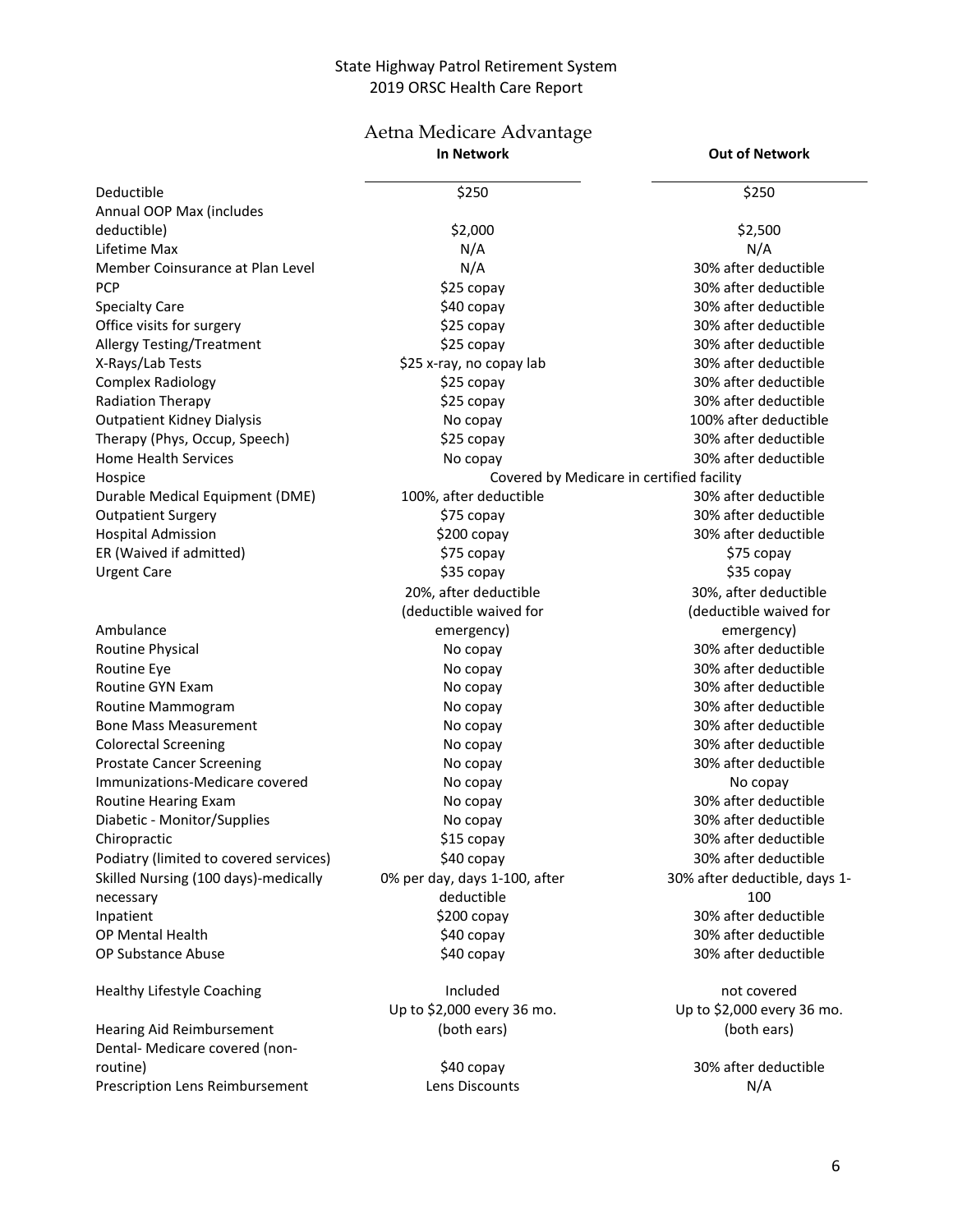|                        | <b>Retail Preferred/Home</b><br><b>Delivery</b> | Retail/Non-Preferred<br><b>Network</b> |
|------------------------|-------------------------------------------------|----------------------------------------|
| Annual deductible      | None                                            | N/A                                    |
| Generic                | $$15/\$30 (34/90 day supply)$                   | N/A                                    |
| Formulary              | \$30/\$60 (34/90 day supply)                    | N/A                                    |
| Non-formulary Brand    | Not covered                                     | N/A                                    |
| <b>Specialty Drugs</b> | Subject to prior                                | N/A                                    |
|                        | authorization                                   |                                        |

# Express Scripts Commercial (Non-Medicare)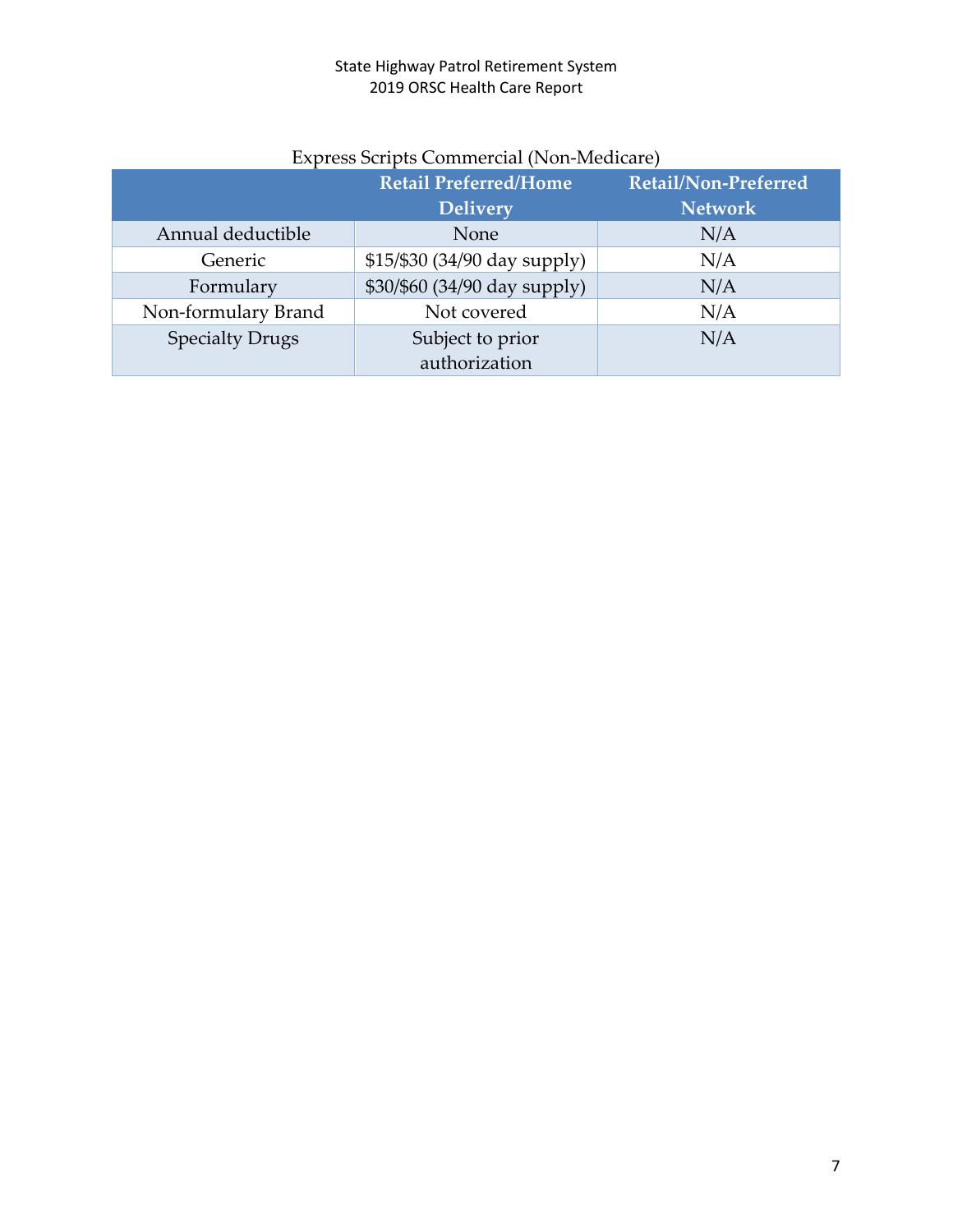# Express Scripts EGWP – Medicare PDP

|                        | <b>Retail Preferred/Home</b><br><b>Delivery</b> | <b>Retail/Non-Preferred</b><br><b>Network</b> |
|------------------------|-------------------------------------------------|-----------------------------------------------|
| Annual deductible      | None                                            | N/A                                           |
| Generic                | \$15/\$30 (34/90 day supply)                    | N/A                                           |
| Formulary              | \$30/\$60 (34/90 day supply)                    | N/A                                           |
| Non-formulary Brand    | Not covered                                     | N/A                                           |
| <b>Specialty Drugs</b> | Subject to prior                                | N/A                                           |
|                        | authorization                                   |                                               |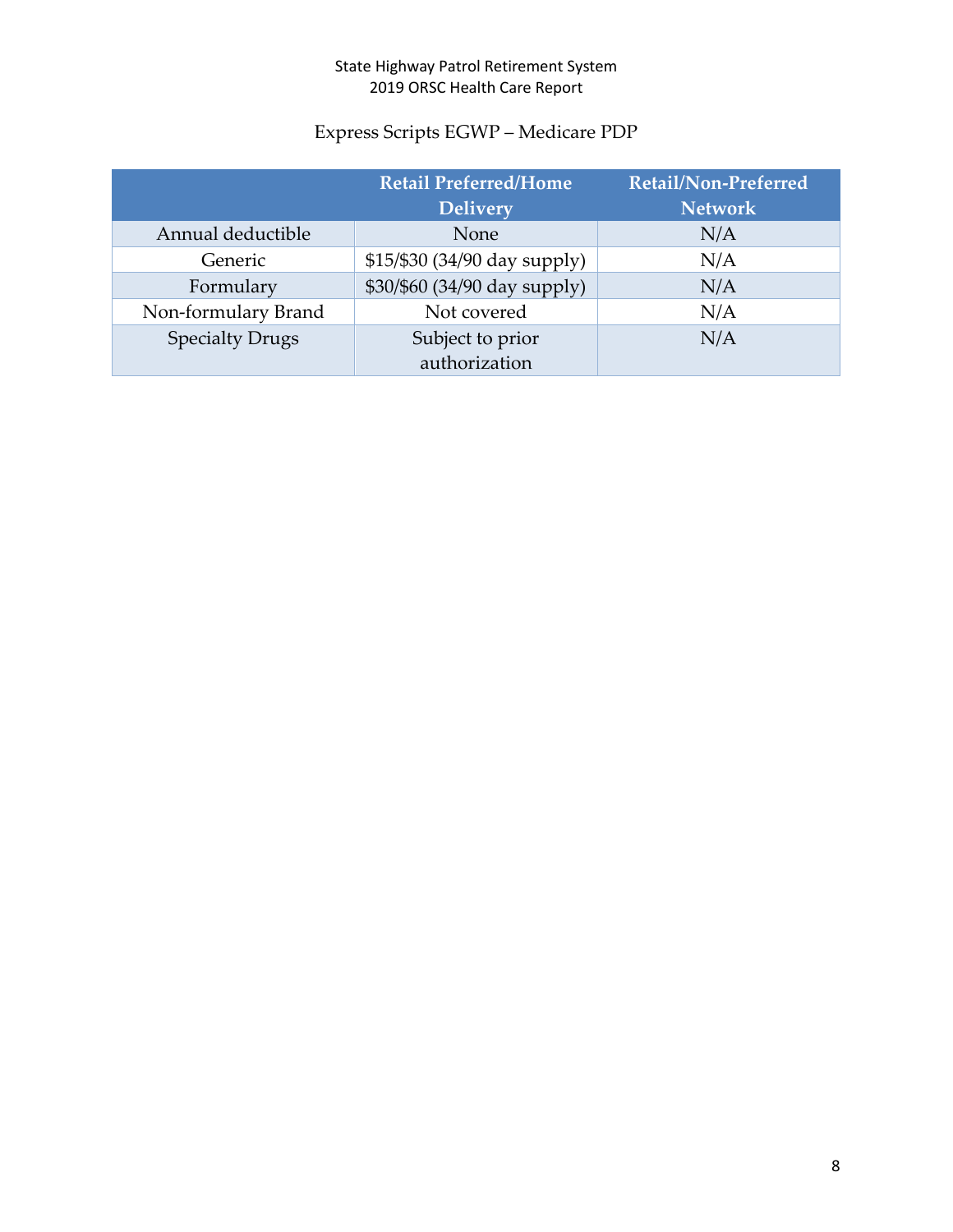# Supplemental Drug List (by request-currently no requests)

|           | Drug name | <b>Example 1.5 Formulary Y/N</b> Plan Design | <b>Notes</b> |
|-----------|-----------|----------------------------------------------|--------------|
|           |           |                                              |              |
| Specialty |           |                                              |              |

|              | Drug name Formulary Y/N Plan Design | <b>Notes</b> |
|--------------|-------------------------------------|--------------|
|              |                                     |              |
| <b>Brand</b> |                                     |              |

|         | Drug name Formulary Y/N Plan Design | <b>Notes</b> |
|---------|-------------------------------------|--------------|
|         |                                     |              |
| Generic |                                     |              |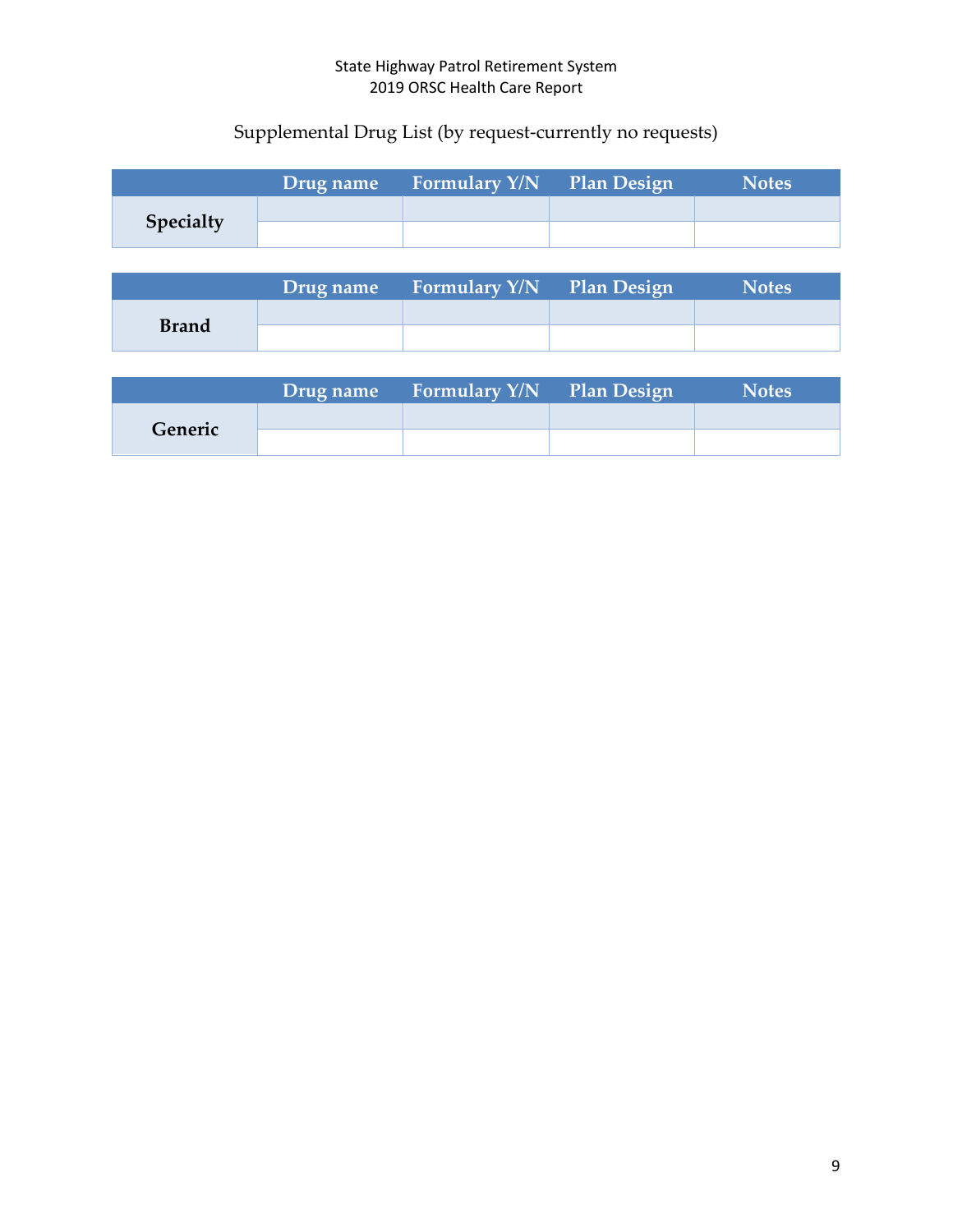# **Health Care Future-2020**

HPRS' actuary, Foster & Foster, delivered its GASB 74/75 financial report for December 31, 2019 in June 2020 which estimated the current health care fund to be solvent until 2029. In compliance with the funding policy adopted by the board in early 2019, no employer contributions are likely to be allocated to the health care fund for 2020. No eligibility or benefit changes were made to the plans for 2019 or 2020.

The HPRS board recognizes the rising costs of providing quality health care to its retirees and is exploring available options to extend the solvency of the fund. The Health Care Funding Committee debated for a long period of time what option to pursue with the Medicare population The board is also weighing slight changes to the non-Medicare group plan in order to align it with industry standard benefits.

During its June 20, 2020 meeting, the board authorized HPRS staff to issue a Request for Proposal (RFP) for a Medicare exchange product. The RFP was issued on June 22, 2020 and responses are due by July 10, 2020. Vendor selection and contract negotiations are expected to take until the end of 2020. Member communication and education will take place during 2021, and implementation of the exchange will occur no earlier than January 1, 2022.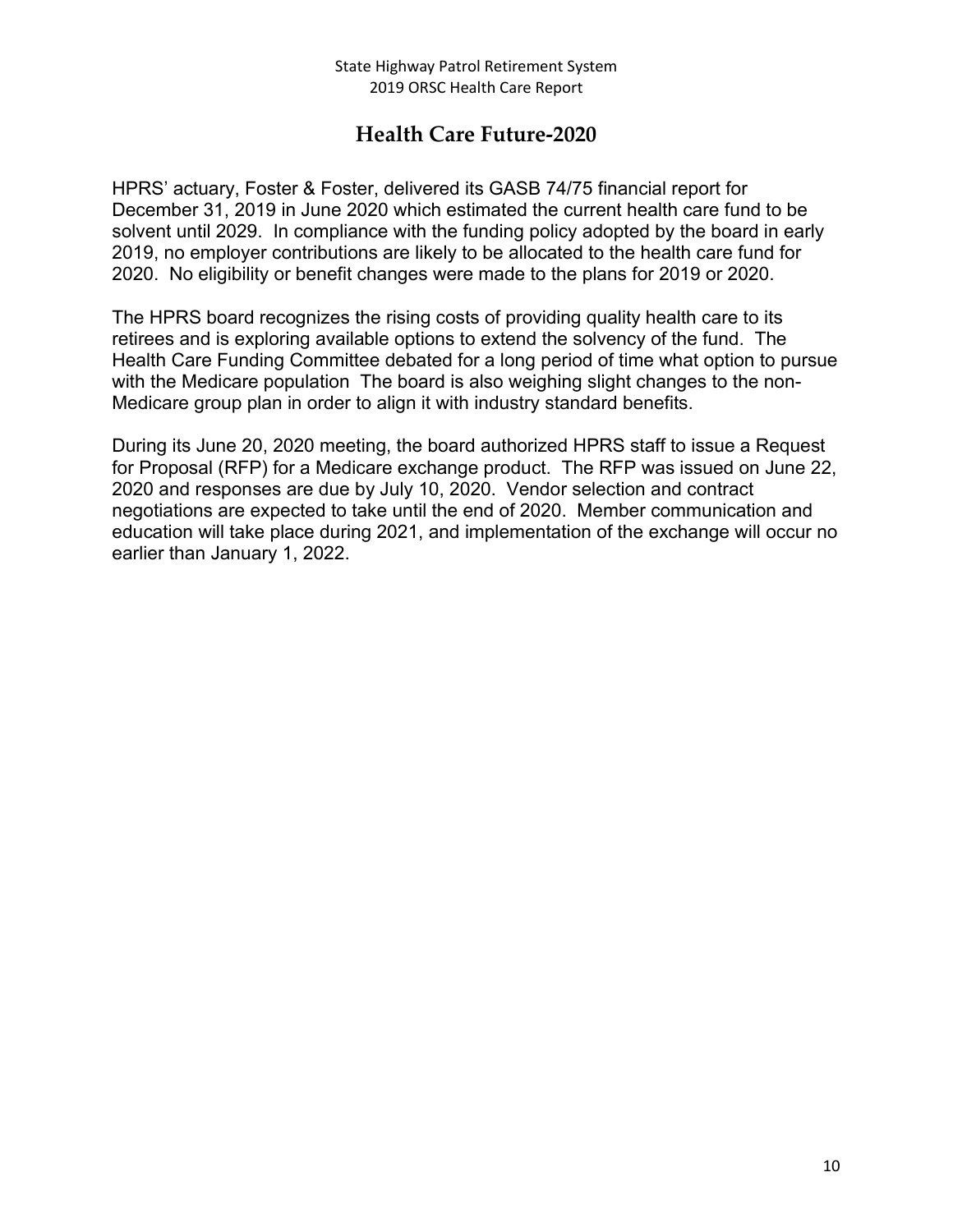## **Supplementary Statutory Requirements**

The following is provided in accordance with the requirements of Revised Code section 5505.12(E):

## **(1) A description of the statutory authority for the benefits provided:**

See ORC 5505.28 Health Care Coverage which is attached.

## **(2) A summary of coverage for 2019:**

A summary of coverage for both non-Medicare and Medicare for 2019 are included on pages 5 and 6 of this Health Care Report.

## **(3) A summary of the eligibility requirements for the benefits:**

All age and service retirees of the Ohio Highway Patrol are eligible for HPRS health care benefits upon retirement. Premiums charged depend on age. Spouses and dependent children are eligible for coverage only if they do not have access to health care benefits through other means, i.e., another retirement system, employer, or educational institution. Please see attached OAC 5505-7-04 Health Care for additional detail regarding eligibility.

### **(4) A statement of the number of participants eligible for the benefits:**

As of December 31, 2019, there were 1,368 retirees eligible to participate in the health care programs offered by HPRS.

#### **(5) A description of the accounting, asset valuation, and funding method used to provide the benefits:**

HPRS's financial statements are prepared using the accrual basis of accounting, under which expenses are recorded when incurred and revenues are recorded when earned and measurable. Income on all investments is recognized on the accrual basis. All investments are recorded at fair value, which is the amount the plan could reasonably expect to receive in a current sale between a willing buyer and willing seller, other than in a forced or liquidation sale.

HPRS is funded with employee and employer contributions. In 2019, the employee contribution rate was 12.5% and the employer rate was 26.5%. Of the 26.5% employer contributions, the HPRS Board allocated 26.5% to pension and 0.0% to healthcare. The allocation for 2020 is 0%. No employee contributions are used to fund health care.

## **(6) A statement of the net assets available for the provision of the benefits as of the last day of the fiscal year:**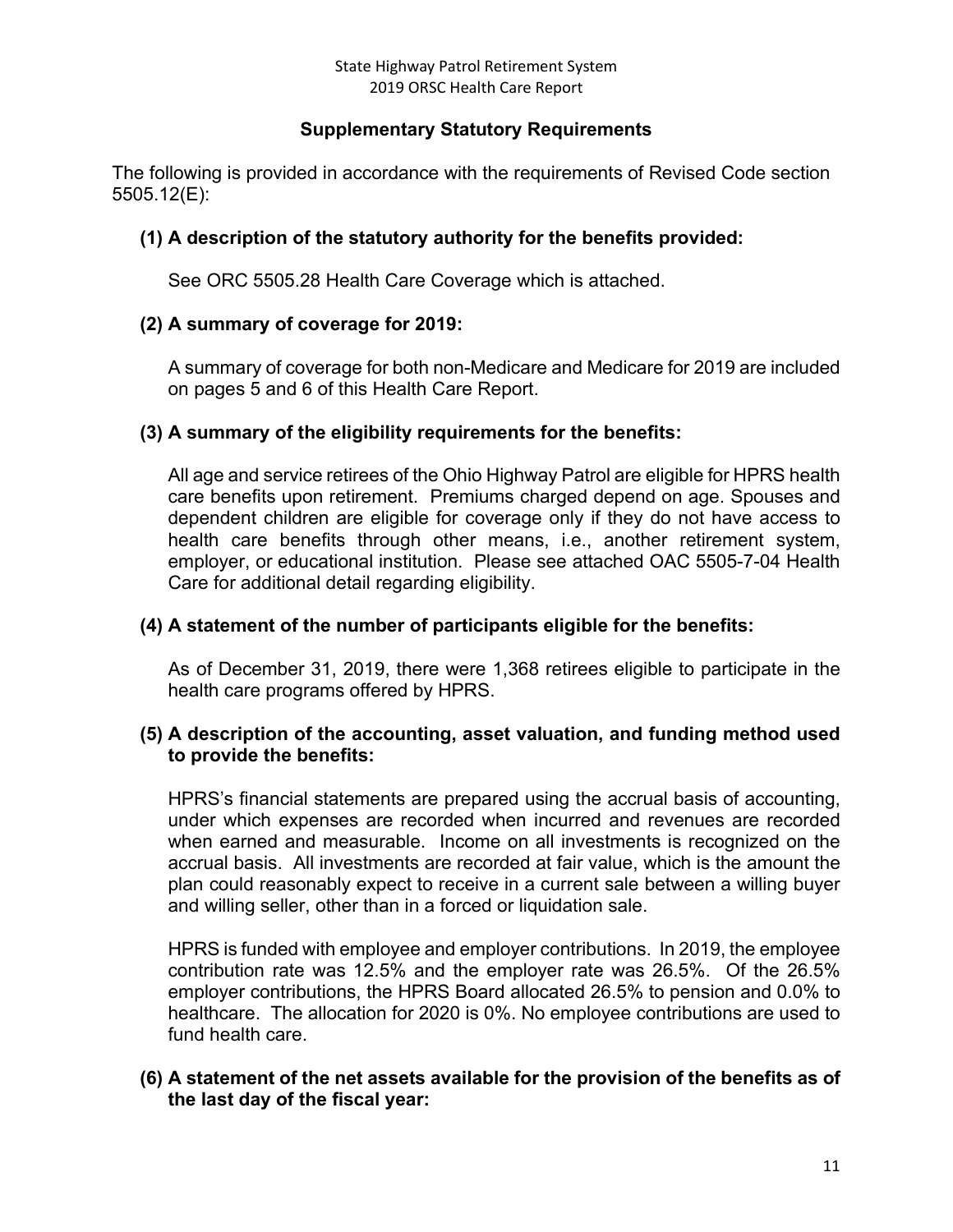As of December 31, 2019, the net assets available for the provision of health care benefits were \$110,986,378.

**(7) A statement of any changes in the net assets available for the provision of benefits, including participant and employer contributions, net investment income, administrative expenses, and benefits provided to participants, as of the last day of the fiscal year:**

Please see the attached Statement of Changes in Fiduciary Net Position 2014- 2019.

**(8) For the last six consecutive fiscal years, a schedule of the net assets available for the benefits, the annual cost of benefits, administrative expenses incurred, and annual employer contributions allocated for the provision of benefits:**

Please see the attached Statement of Fiduciary Net Position 2014-2019.

**(9) A description of any significant changes that affect the comparability of the report required under this division:**

None.

**(10)A statement of the amount paid under division (B) of section 5505.28 of the Revised Code:**

Medicare Part B reimbursement was eliminated in 2017, therefore HPRS paid \$0 in 2019.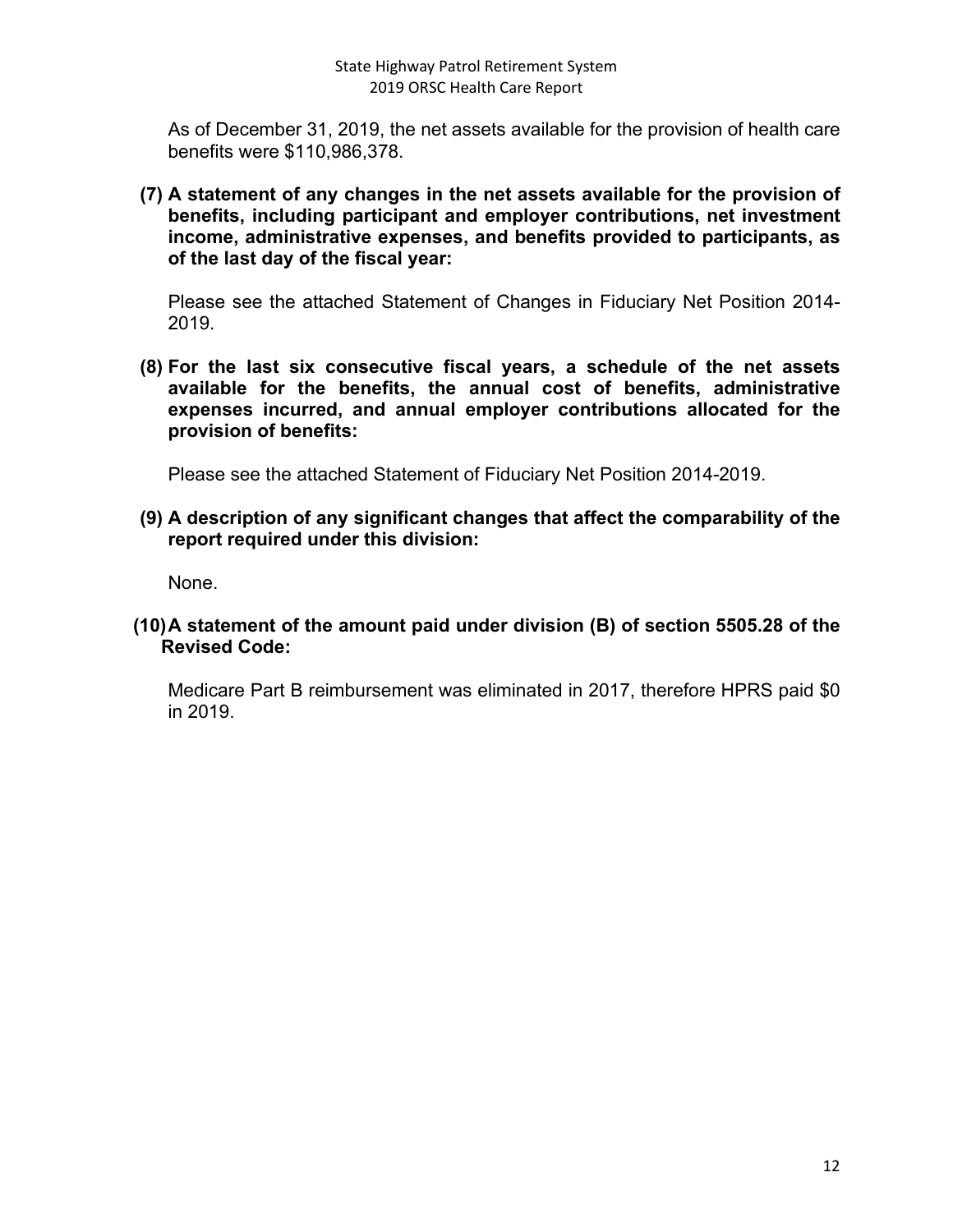# **2019 Health Care Premiums**



#### **Non-Medicare Medical/Prescription (Medical Mutual of Ohio/Express Scripts)**

| <b>Retiree or Surviving Spouse Age</b> | <b>Monthly Premium</b> | <b>Spouse Age</b> | <b>Monthly Premium</b> |
|----------------------------------------|------------------------|-------------------|------------------------|
| 60 +                                   | \$145                  | $60 +$            | \$195                  |
| $56 - 59$                              | \$205                  | $56 - 59$         | \$255                  |
| $52 - 55$                              | \$400                  | $52 - 55$         | \$450                  |
| : 52                                   | \$628                  | < 52              | \$678                  |

 **The chart above represents premiums for HPRS health care coverage whether HPRS is primary or secondary.**

|                                  | <b>Monthly Premium</b> |
|----------------------------------|------------------------|
| Dependent* or Surviving Children | \$138 each             |
| <b>Tobacco Surcharge</b>         | \$50 each user         |

**\*** Dependent children 18 and over must take coverage through employment, parent or step-parent employment, spouse employment, military service or a college or university, if it is available.

**Disability Retirees:** In-the-line-of-duty are charged at the 60+ rate. Not-in-the-line-of-duty (off-duty) are charged at the rate based on actual age. Once a retirant/spouse turns 52, 56 and 60, the lower premiums become effective.

#### **Medicare A & B Medical/Prescription (Aetna Medicare Advantage/ Express Scripts)**

|                         | <b>Monthly Premium</b> |
|-------------------------|------------------------|
| Retiree                 | \$35                   |
| Spouse                  | \$175                  |
| <b>Surviving Spouse</b> | \$100                  |

#### **Dental & Vision**

|        | <b>Monthly</b><br><b>Retiree Premium</b> | <b>Monthly</b><br><b>Spouse Premium</b> | <b>Monthly</b><br><b>Dependent Child</b><br>Premium* | <b>Monthly Surviving</b><br><b>Spouse Premium</b> | <b>Monthly Surviving</b><br><b>Children Premium</b> |
|--------|------------------------------------------|-----------------------------------------|------------------------------------------------------|---------------------------------------------------|-----------------------------------------------------|
| Dental | \$5                                      | \$20                                    | \$20                                                 | \$5                                               | \$5                                                 |
| Vision | \$5                                      | ჯე                                      |                                                      | აა                                                | \$5                                                 |

\*A single Dental & Vision premium provides coverage for all dependent children regardless of number.

#### **Coverage Overview**

|                                           | <b>Medicare A &amp; B</b> | <b>Non-Medicare</b>      |
|-------------------------------------------|---------------------------|--------------------------|
| <b>Medical</b>                            | (Aetna)                   | (Medical Mutual of Ohio) |
| General Copay                             | \$25                      | \$25                     |
| Specialist Copay                          | \$40                      | \$40                     |
| <b>Chiropractor Copay</b>                 | \$15                      | \$40                     |
| <b>Emergency Room Copay</b>               | \$75                      | \$100                    |
| <b>Urgent Care Copay</b>                  | \$35                      | \$15                     |
| Deductible (per person)                   | \$250                     | \$750                    |
| Out of Pocket Maximum (per person/family) | \$2,000 / N/A             | \$2,000 / \$4,000        |

| <b>Prescription Drug</b> | Retail<br>(up to 34 day supply) | <b>Home Delivery</b><br>(90 day supply) |
|--------------------------|---------------------------------|-----------------------------------------|
| Generic                  | \$15                            | \$30                                    |
| Brand/Formulary          | \$30                            | \$60                                    |
| Brand / Non-Formulary    | Not covered                     | Not covered                             |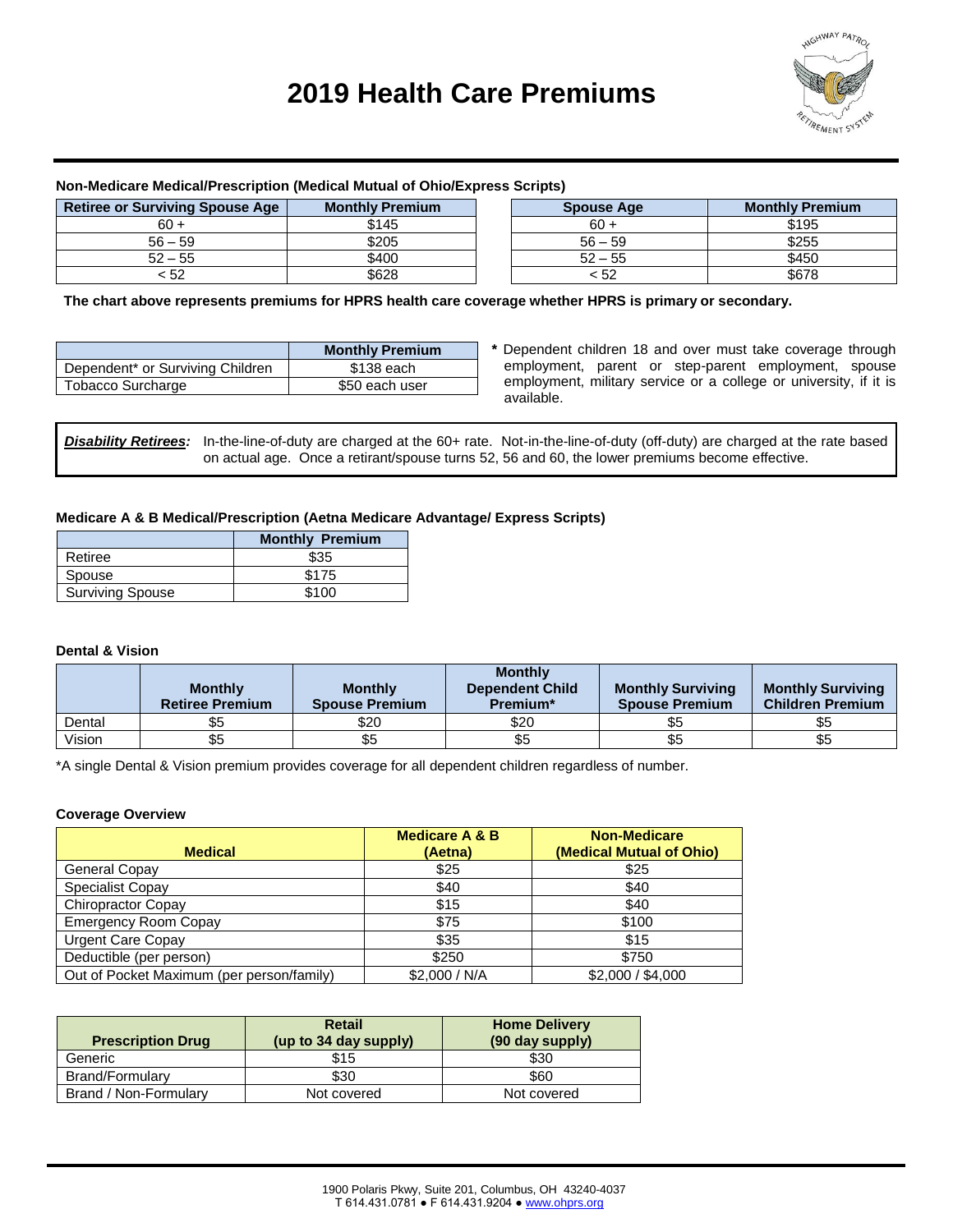# **2020 Health Care Premiums / Plan Co-Pays**



#### **Non-Medicare Medical / Prescription (Medical Mutual of Ohio / Express Scripts)**

| <b>Retiree or Surviving Spouse Age</b><br><b>Monthly Premium</b> |       | <b>Spouse Age</b> | <b>Monthly Premium</b> |
|------------------------------------------------------------------|-------|-------------------|------------------------|
| $60 +$                                                           | \$160 | $60 +$            | \$215                  |
| $56 - 59$                                                        | \$226 | $56 - 59$         | \$281                  |
| $52 - 55$                                                        | \$440 | $52 - 55$         | \$495                  |
| : 52                                                             | \$691 | < 52              | \$746                  |

 **The chart above represents premiums for HPRS health care coverage whether HPRS is primary or secondary.**

|                                              | <b>Monthly Premium</b> |
|----------------------------------------------|------------------------|
| Dependent <sup>*</sup> or Surviving Children | \$138 each             |
| Tobacco Surcharge                            | \$50 each user         |

**\*** Dependent children 18 and over must take coverage through employment, parent or step-parent employment, spouse employment, military service or a college or university, if it is available.

Disability Retirees: In-the-line-of-duty are charged at the 60+ rate. Not-in-the-line-of-duty (off-duty) are charged at the rate based on actual age. Once a retirant / spouse turns 52, 56 and 60, the lower premiums become effective.

#### **Medicare A & B Medical / Prescription (Aetna Medicare Advantage / Express Scripts)**

|                         | <b>Monthly Premium</b> |
|-------------------------|------------------------|
| Retiree                 | \$40                   |
| Spouse                  | \$195                  |
| <b>Surviving Spouse</b> | \$110                  |

#### **Dental & Vision**

|        | <b>Monthly</b><br><b>Retiree Premium</b> | <b>Monthly</b><br><b>Spouse Premium</b> | <b>Monthly</b><br><b>Dependent Child</b><br>Premium* | <b>Monthly Surviving</b><br><b>Spouse Premium</b> | <b>Monthly Surviving</b><br><b>Children Premium</b> |
|--------|------------------------------------------|-----------------------------------------|------------------------------------------------------|---------------------------------------------------|-----------------------------------------------------|
| Dental | \$5                                      | \$20                                    | \$20                                                 | \$5                                               | \$5                                                 |
| Vision | \$5                                      | \$5                                     | \$5                                                  | ზ5                                                | \$5                                                 |

\*A single Dental & Vision premium provides coverage for all dependent children regardless of number.

#### **Coverage Overview / Co-Pay Information**

| <b>Medical</b>                              | <b>Medicare A &amp; B</b><br>(Aetna) | <b>Non-Medicare</b><br>(Medical Mutual of Ohio) |
|---------------------------------------------|--------------------------------------|-------------------------------------------------|
| General                                     | \$25                                 | \$25                                            |
| Specialist                                  | \$40                                 | \$40                                            |
| Chiropractor                                | \$15                                 | \$40                                            |
| <b>Emergency Room</b>                       | \$75                                 | \$100                                           |
| Urgent Care                                 | \$35                                 | \$15                                            |
| Deductible (per person)                     | \$250                                | \$750                                           |
| Out of Pocket Maximum (per person / family) | \$2,000 / N/A                        | \$2,000 / \$4,000                               |

| <b>Prescription Drug</b> | <b>Retail</b><br>(up to $34$ day supply) | <b>Home Delivery</b><br>(90 day supply) |
|--------------------------|------------------------------------------|-----------------------------------------|
| Generic                  | \$15                                     | \$30                                    |
| Brand / Formulary        | \$30                                     | \$60                                    |
| Brand / Non-Formulary    | Not covered                              | Not covered                             |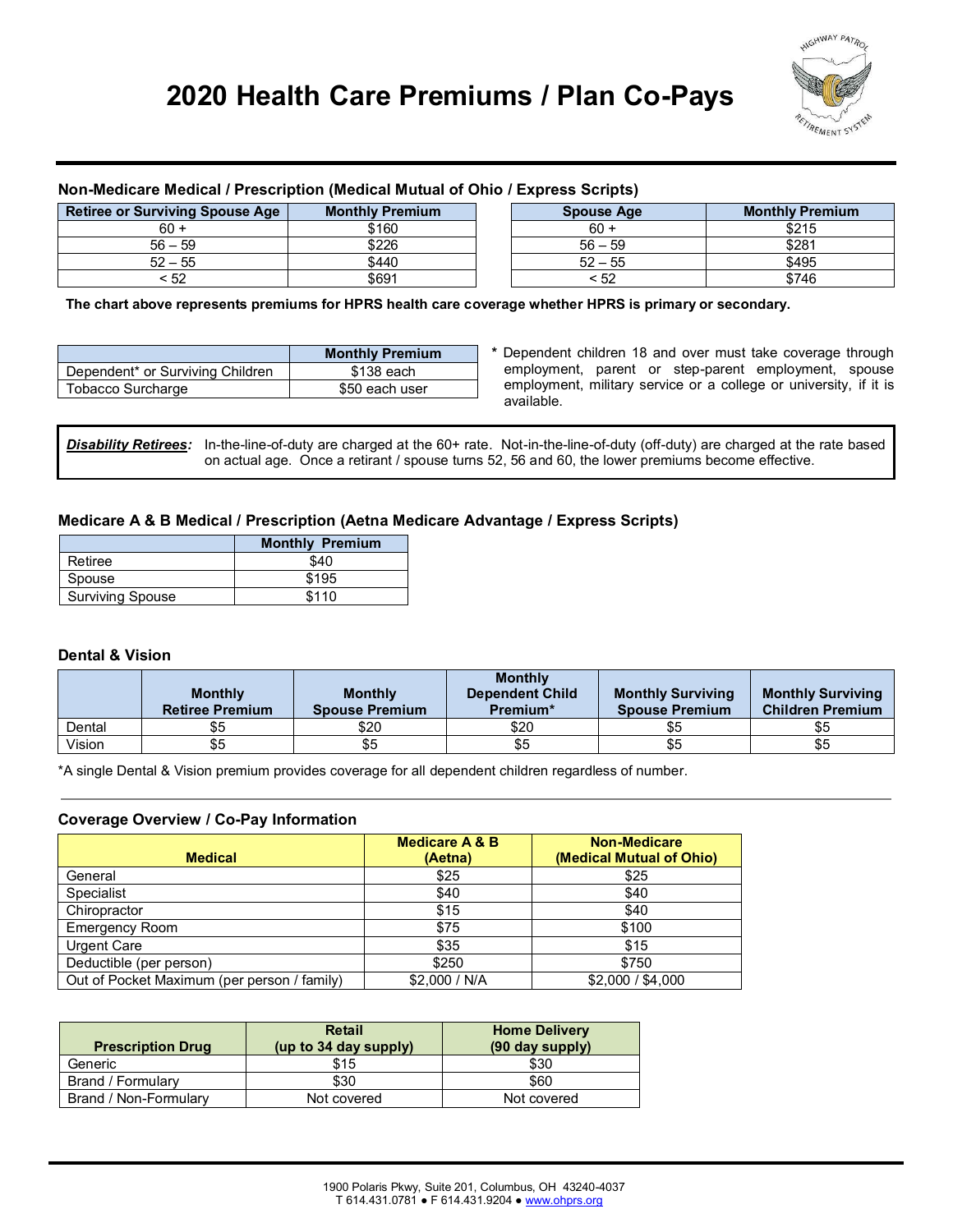#### **Highway Patrol Retirement System Statement of Fiduciary Net Position Health Care 2014-2019**

|                                                                                                                                |                          | 2019               | 2018           | 2017           | 2016                     | 2015                  | 2014          |
|--------------------------------------------------------------------------------------------------------------------------------|--------------------------|--------------------|----------------|----------------|--------------------------|-----------------------|---------------|
| <b>Assets</b><br>Cash and Short-Term Investments                                                                               |                          | \$<br>2,885,015 \$ | 1,302,689 \$   | 1,803,546 \$   | 2,196,443                | -\$<br>$1,711,001$ \$ | 1,592,100     |
|                                                                                                                                |                          |                    |                |                |                          |                       |               |
| Receivables                                                                                                                    |                          |                    |                |                |                          |                       |               |
| Contributions                                                                                                                  |                          |                    |                |                |                          |                       |               |
| Employer                                                                                                                       |                          |                    | 246,391        | 280,459        | 263,102                  | 213,803               | 214,185       |
| Employee                                                                                                                       |                          |                    |                | $\blacksquare$ | $\overline{\phantom{0}}$ |                       |               |
| Accrued Investment Income                                                                                                      |                          | 122,183            | 222,168        | 838,042        | 746,988                  | 164,532               | 405,531       |
| Health Care Receivable                                                                                                         |                          |                    |                |                |                          |                       |               |
|                                                                                                                                | <b>Total Receivables</b> | 122,183            | 468,559        | 1,118,501      | 1,010,090                | 378,335               | 619,716       |
| Investments, at Fair Value                                                                                                     |                          |                    |                |                |                          |                       |               |
| Domestic Equity                                                                                                                |                          | 37,670,791         | 33,175,927     | 36,442,682     | 31,741,153               | 34,784,964            | 39,973,751    |
| Fixed Income                                                                                                                   |                          | 19,193,104         | 20,523,994     | 19,916,227     | 20,492,390               | 20,164,321            | 20,074,372    |
| International Equity                                                                                                           |                          | 20,748,429         | 18,104,606     | 24,631,888     | 18,146,844               | 20,160,375            | 21,605,737    |
| <b>Real Estate</b>                                                                                                             |                          | 7,999,939          | 5,893,279      | 4,267,416      | 3,814,020                | 4,006,043             | 4,369,284     |
| Private Equity                                                                                                                 |                          | 14,600,867         | 14,639,381     | 13,528,848     | 13,518,746               | 10,738,378            | 11,040,374    |
| Hedge Funds                                                                                                                    |                          | 8,383,567          | 6,582,115      | 7,957,064      | 7,571,051                | 6,426,056             | 9,587,269     |
| Global Tactical Asset Allocation                                                                                               |                          |                    | 1,948,536      | 2,565,858      | 4,168,905                | 3,960,656             |               |
| Direct Infrastructure                                                                                                          |                          | 876,417            | 650,038        | 373,453        |                          |                       |               |
|                                                                                                                                | <b>Total Investments</b> | 109,473,114        | 101,517,876    | 109,683,436    | 99,453,109               | 100,240,793           | 106,650,787   |
| Prepaid Expense                                                                                                                |                          |                    |                |                | 1,400                    | 1,417                 | 1,471         |
| Property and Equipment, Net                                                                                                    |                          | 1,131              | 4,411          | 7,781          | 8,283                    | 11,321                | 7,611         |
|                                                                                                                                | <b>Total Assets</b>      | 112,481,443        | 103,293,535    | 112,613,264    | 102,669,325              | 102,342,867           | 108,871,685   |
| <b>Liabilities</b>                                                                                                             |                          |                    |                |                |                          |                       |               |
| <b>Accrued Health Care Liabilities</b>                                                                                         |                          | 808,109            | 838,025        | 683,429        | 181,201                  | 806,306               | 799,798       |
| Accounts Payable                                                                                                               |                          | 70,717             | 70,567         | 96,310         | 85,141                   | 87,642                | 91,635        |
| Other Liabilities                                                                                                              |                          |                    | $\overline{a}$ | $\blacksquare$ | $\overline{\phantom{a}}$ | $\overline{a}$        | 4,685         |
| <b>Accrued Payroll Liabilities</b>                                                                                             |                          | 40,207             | 34,673         | 34,649         | 30,885                   | 29,192                | 27,030        |
| Net OPEB Liability                                                                                                             |                          | 617,465            | 522,224        |                |                          |                       |               |
|                                                                                                                                | <b>Total Liabilities</b> | 1,536,498          | 1,465,489      | 814,388        | 297,227                  | 923,140               | 923,148       |
| Deferred Outflows of Resources - GASB 75                                                                                       |                          | 48,815             | 38,430         |                |                          |                       |               |
| Deferred Inflows of Resources - GASB 75                                                                                        |                          | 7,382              | 38,902         |                |                          |                       |               |
| Net Position - Restricted for Post-Employment Health Care Benefits \$ 110,986,378 \$ 101,827,574 \$ 111,798,876 \$ 102,372,098 |                          |                    |                |                |                          | \$101,419,727         | \$107,948,537 |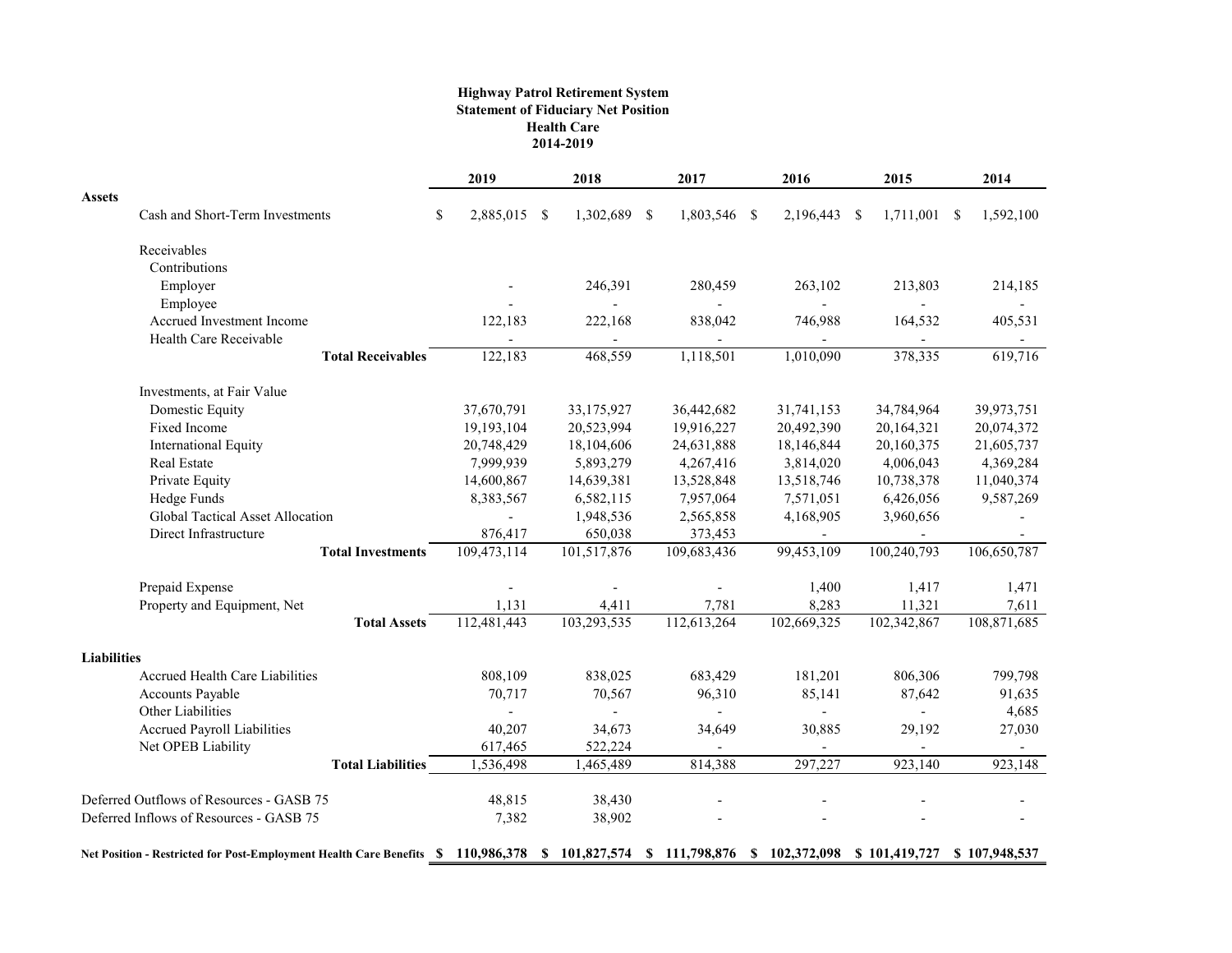#### **Highway Patrol Retirement System Statement of Changes in Fiduciary Net Position Health Care 2014-2019**

|                                               |               | 2019        |   | 2018        |    | 2017        |          | 2016        |  | 2015        |  | 2014        |  |
|-----------------------------------------------|---------------|-------------|---|-------------|----|-------------|----------|-------------|--|-------------|--|-------------|--|
| <b>Additions</b>                              |               |             |   |             |    |             |          |             |  |             |  |             |  |
| Contributions:                                |               |             |   |             |    |             |          |             |  |             |  |             |  |
| Employer                                      | $\mathcal{S}$ |             | S | 4,623,201   | S. | 4,640,177   | <b>S</b> | 4,511,127   |  | 4,068,887   |  | 4,325,434   |  |
| Member                                        |               |             |   |             |    |             |          |             |  |             |  |             |  |
| Transfer from Other Systems                   |               |             |   |             |    |             |          |             |  |             |  |             |  |
| Other Income                                  |               | 6,990,639   |   | 7,223,962   |    | 6,023,242   |          | 4,352,022   |  | 3,965,786   |  | 3,290,003   |  |
| <b>Total Contributions</b>                    |               | 6,990,639   |   | 11,847,163  |    | 10,663,419  |          | 8,863,149   |  | 8,034,673   |  | 7,615,437   |  |
| Investment income:                            |               |             |   |             |    |             |          |             |  |             |  |             |  |
| Net Appreciation in Fair Value of Investments |               | 16,855,493  |   | (6,588,526) |    | 13,068,917  |          | 5,810,217   |  | (1,820,114) |  | 5,004,506   |  |
| Interest & Dividend Income                    |               | 2,119,472   |   | 2,200,723   |    | 2,150,188   |          | 1,826,380   |  | 1,843,042   |  | 2,582,800   |  |
| Real Estate Operating Income, Net             |               | 113         |   | 185         |    | 114         |          | (4,517)     |  | (5,859)     |  | 9,079       |  |
|                                               |               | 18,975,078  |   | (4,387,618) |    | 15,219,219  |          | 7,632,080   |  | 17,069      |  | 7,596,385   |  |
| Less Investment Expense                       |               | (968, 525)  |   | (978, 829)  |    | (794, 730)  |          | (754, 473)  |  | (664, 299)  |  | (805, 832)  |  |
| <b>Net Investment Income</b>                  |               | 18,006,553  |   | (5,366,447) |    | 14,424,489  |          | 6,877,607   |  | (647, 230)  |  | 6,790,553   |  |
| <b>Total Additions</b>                        |               | 24,997,192  |   | 6,480,716   |    | 25,087,908  |          | 15,740,756  |  | 7,387,443   |  | 14,405,990  |  |
| <b>Deductions</b>                             |               |             |   |             |    |             |          |             |  |             |  |             |  |
| Benefits Paid Directly to Participants        |               | 15,609,344  |   | 15,762,478  |    | 15,456,987  |          | 14,594,984  |  | 13,759,103  |  | 14,055,881  |  |
| Refunds of Employee Contributions             |               |             |   |             |    |             |          |             |  |             |  |             |  |
| Administrative Expenses                       |               | 229,044     |   | 203,812     |    | 204,143     |          | 193,401     |  | 157,150     |  | 156,176     |  |
| Transfers to Other Systems                    |               |             |   |             |    |             |          |             |  |             |  |             |  |
| <b>Total Deductions</b>                       |               | 15,838,388  |   | 15,966,290  |    | 15,661,130  |          | 14,788,385  |  | 13,916,253  |  | 14,212,057  |  |
| <b>Net Increase</b>                           |               | 9,158,804   |   | (9,485,574) |    | 9,426,778   |          | 952,371     |  | (6,528,810) |  | 193,933     |  |
| Restatement - GASB 75                         |               |             |   |             |    | (485, 728)  |          |             |  |             |  |             |  |
| <b>Balance at End of Year</b>                 |               | 110,986,378 |   | 101,827,574 |    | 111,313,148 |          | 102,372,098 |  | 101,419,727 |  | 107,948,537 |  |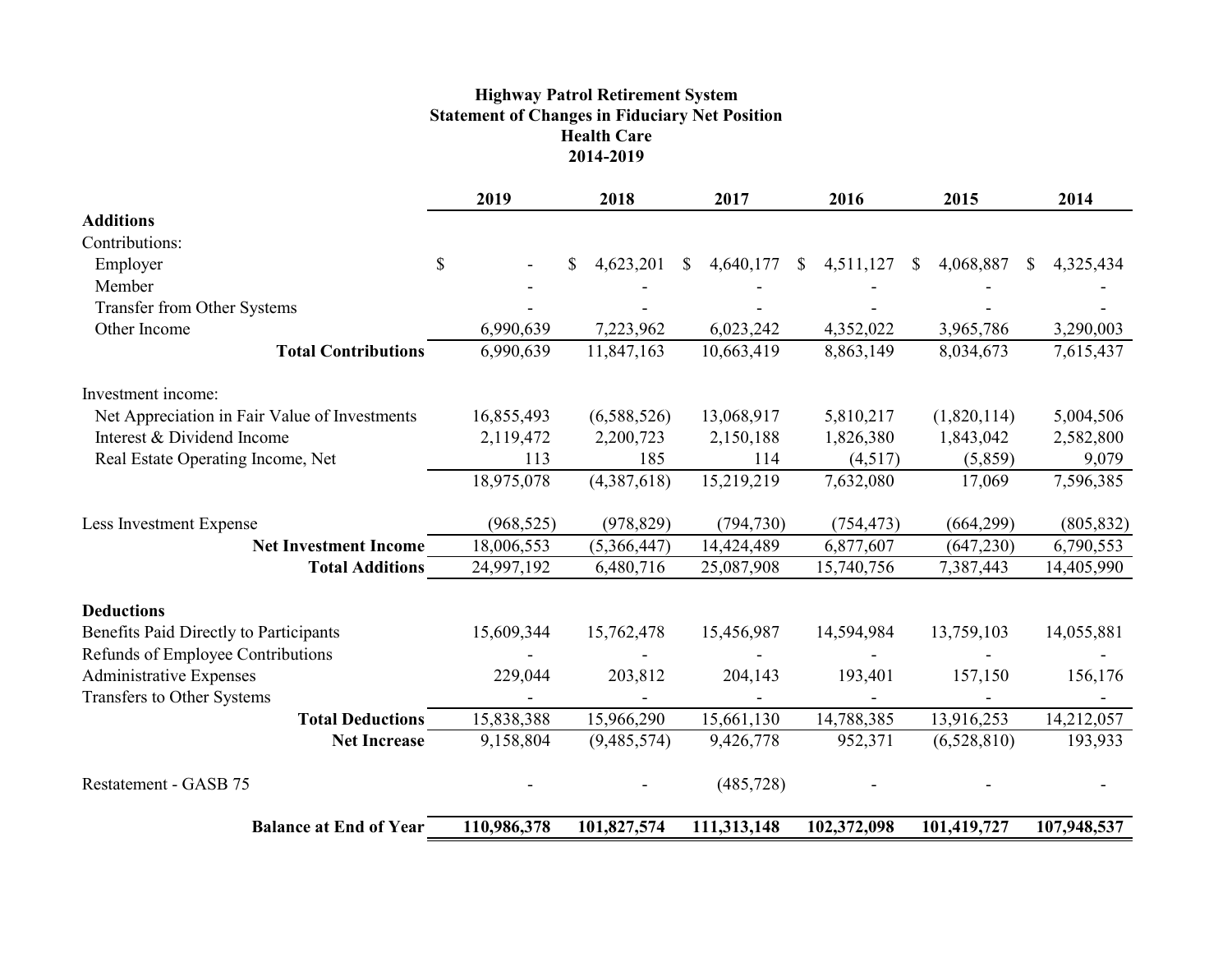# **5505.28 Health insurance.**

(A) The state highway patrol retirement board may enter into an agreement with insurance companies, health insuring corporations, or government agencies authorized to do business in the state for issuance of a policy or contract of health, medical, hospital, or surgical benefits, or any combination thereof, for those persons receiving pensions and subscribing to the plan. Notwithstanding any other provision of this chapter, the policy or contract may also include coverage for any eligible individual's spouse and dependent children and for any of the individual's sponsored dependents as the board considers appropriate.

If all or any portion of the policy or contract premium is to be paid by any individual receiving a service, disability, or survivor pension or benefit, the individual shall, by written authorization, instruct the board to deduct from the individual's pension or benefit the premium agreed to be paid by the individual to the company, corporation, or agency.

The board may contract for coverage on the basis of part or all of the cost of the coverage to be paid from appropriate funds of the state highway patrol retirement system. The cost paid from the funds of the system shall be included in the employer's contribution rate as provided by section 5505.15 of the Revised Code.

(B) The board shall, beginning the month following receipt of satisfactory evidence of the payment for coverage, pay monthly to each recipient of a pension under the state highway patrol retirement system who is eligible for coverage under part B of the medicare program established under Title XVIII of "The Social Security Amendments of 1965," 79 Stat. 301 (1965), 42 U.S.C.A. 1395j, as amended, an amount established by board rule not exceeding the basic premium for such coverage.

(C) The board shall establish by rule requirements for the coordination of any coverage, payment, or benefit provided under this section with any similar coverage, payment, or benefit made available to the same individual by the public employees retirement system, Ohio police and fire pension fund, state teachers retirement system, or school employees retirement system.

(D) The board shall make all other necessary rules pursuant to the purpose and intent of this section.

Amended by 129th General AssemblyFile No.149, SB 345, §1, eff. 1/7/2013.

Effective Date: 10-01-2002 .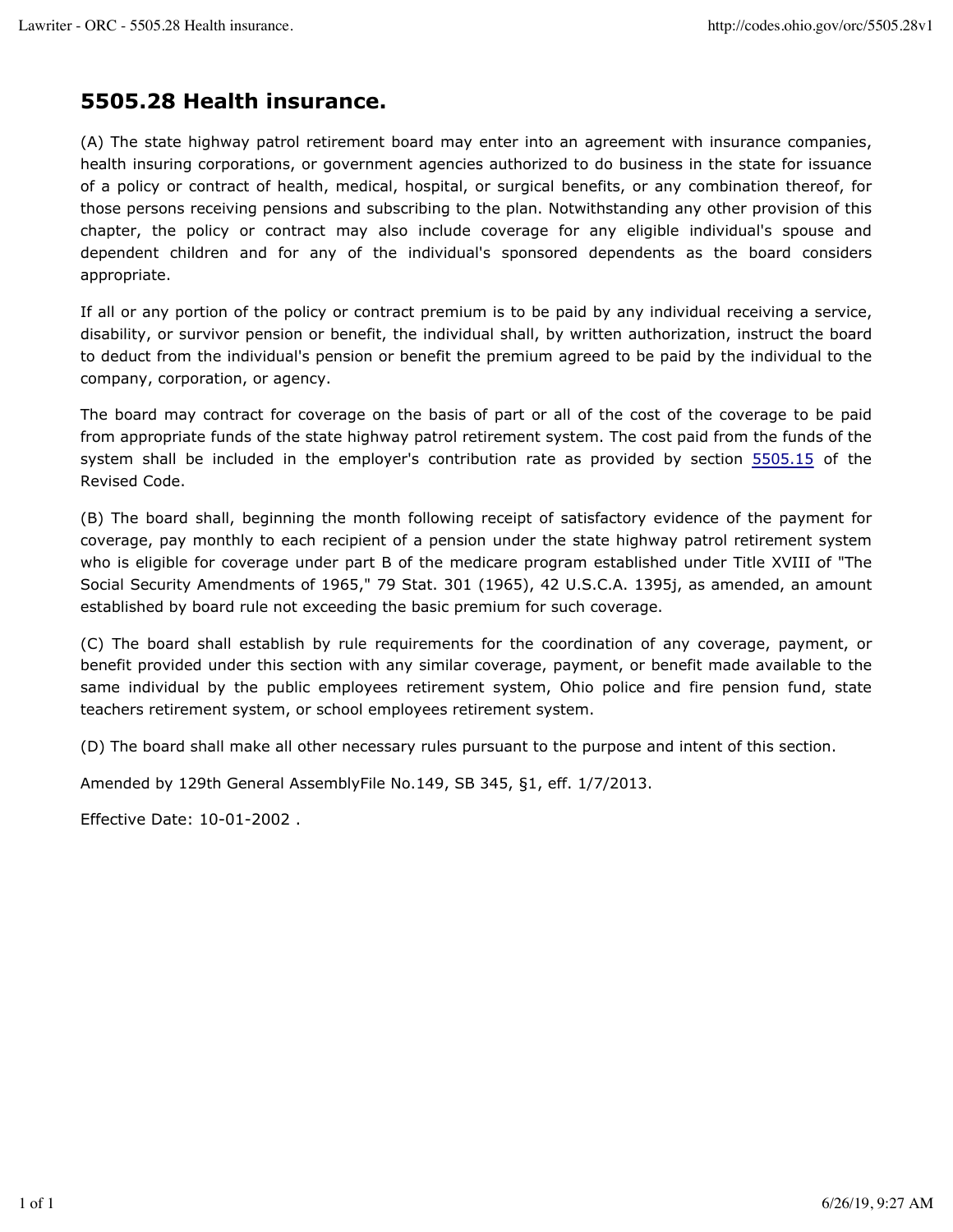# **5505-7-04 Health care.**

(A) For the purpose of this rule:

(1) "Age and service retirant" shall mean a former member that applied for and was granted retirement benefits as described in section 5505.16 of the Revised Code.

(2) ) "Benefit recipient" shall mean an age and service retirant or disability retirant that is receiving a pension benefit as described in division (A)(1) of section 5505.17 of the Revised Code that qualifies for health care coverage pursuant to paragraph (C) of this rule. Benefit recipient does not include a member participating in the "Deferred Retirement Option Program."

(3) "Child" shall mean a biological child, lawfully adopted child, child placed for adoption or stepchild of a benefit recipient or member provided that such child has not yet attained age twenty-six. "Child" shall also mean a child for whom a benefit recipient or member has been legally appointed as guardian, provided that such child has not yet attained age eighteen.

(4) "Dependent" shall mean the spouse or child as defined in this rule.

(5) "Disability retirant" shall mean a former member that applied for and was granted retirement benefits as described in section 5505.18 of the Revised Code.

(6) "Eligible dependent" shall mean a dependent that qualifies for health care coverage pursuant to paragraph (D) or (E) of this rule.

(7) "Member" shall have the same meaning as division (J) of section 5505.01 of the Revised Code.

(8) "Retirant" shall mean an age and service retirant or disability retirant.

(9) "Spouse" shall mean a wife or husband of a retirant or member as set forth in a statutorily-valid certificate.

(10) "Eligible Plan" shall mean:

(a) For a benefit recipient or eligible dependent that is enrolled in medicare part A and medicare part B, a medicare advantage plan.

(b) For those benefit recipients or eligible dependents other than those described in paragraphs  $(A)(10)(a)$  and  $(A)(10)(c)$  of this rule, any medical or prescription drug plan, other than a medicare advantage plan, offered pursuant to section 5505.28 of the Revised Code.

(c) Eligible plan does not include any dental or vision plan.

(11) "Service Credit" shall include:

(a) Credit earned as an employee as defined by division (A) of section 5505.01 of the Revised Code;

(b) Military service credit purchased pursuant to division (D) of section 5505.16 of the Revised Code; and

(c) Credit granted under section 5505.201 of the Revised Code.

(B) Benefit recipients and eligible dependents may enroll an eligible plan offered pursuant to section 5505.28 of the Revised Code.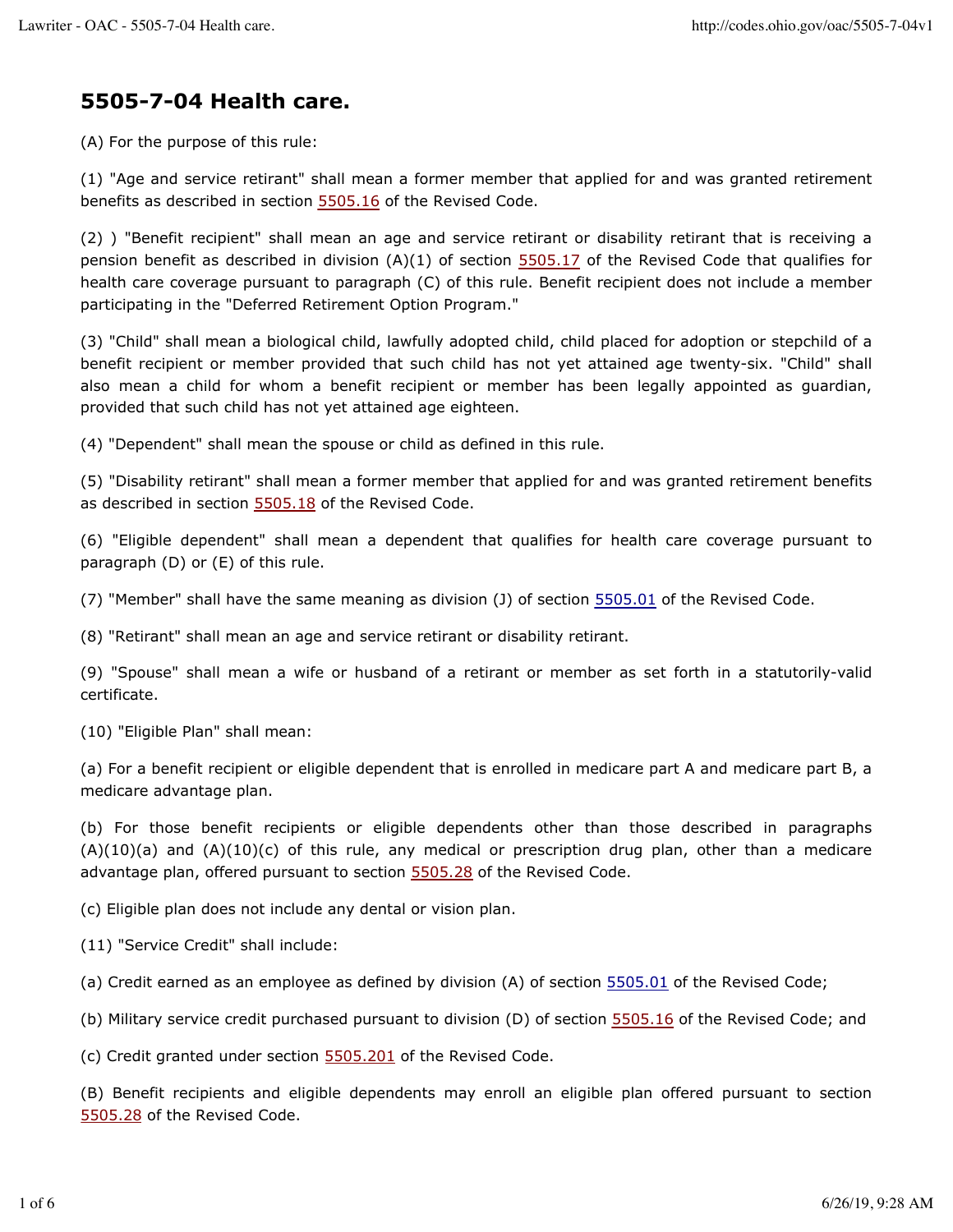(1) The annual premium cost for each category of coverage will be determined by the board prior to the annual open enrollment period.

(2) All provisions of this rule are subject to current health care contracts and amendments.

(3) The board may implement cost control measures as it deems necessary.

(4) Only benefit recipients and eligible dependents who are enrolled under state highway patrol retirement system medical coverage are eligible for prescription drug coverage.

(5) Notwithstanding any other provision of this rule, any benefit recipient or eligible dependent that is or becomes employed by the state highway patrol in any capacity shall be ineligible for health care or prescription drug coverage.

(C) The following benefit recipients shall be eligible for health care:

(1) Except as provided in paragraph (C)(3) of this rule, a benefit recipient that began receiving a pension pursuant to division  $(A)(1)$  of section  $5505.17$  of the Revised Code or elects to participate in the deferred retirement option plan pursuant to section  $5505.51$  of the Revised Code before January 1, 2020;

(2) Except as provided in paragraph (C)(3) for this rule, a benefit recipient that began receiving a pension pursuant to division (A)(1) of section 5505.17 of the Revised Code or elects to participate in the deferred retirement option plan pursuant to section 5505.51 of the Revised Code on or after January 1, 2020 shall be eligible for health care coverage only if he or she has twenty or more years of service credit;

(3) A benefit recipient granted a disability pursuant to section  $5505.18$  of the Revised Code.

(D) The dependents of a benefit recipient are eligible for health care, subject to the following conditions:

(1) The benefit recipient is enrolled in the HPRS medical and prescription plans.

(2)

(a) Effective January 1, 2018, a child who is eighteen up to twenty-six years of age is not an eligible dependent if he or she has access to any medical and/ or prescription coverage through employment, a biological or step-parent, a spouse, military service, or a college or university regardless of cost. For the purpose of this division, access to medical and/or prescription coverage includes receiving a payment, stipend, or other remuneration of any kind.

(b) A child for whom the benefit recipient has been appointed as guardian is eligible for healthcare if the child is unmarried, chiefly dependent on the benefit recipient, and lives in the same household as the benefit recipient.

(3) The board may require documented proof of marriage, guardianship, or parenthood. The board reserves the right to deny or cancel coverage if the benefit recipient or dependent does not comply with the board's request for documents.

(E) After the death of a retirant or member, dependents are eligible or become eligible for health care coverage, subject to the following conditions:

(1)

(a) The retirant or member was eligible to be a benefit recipient at the time of death;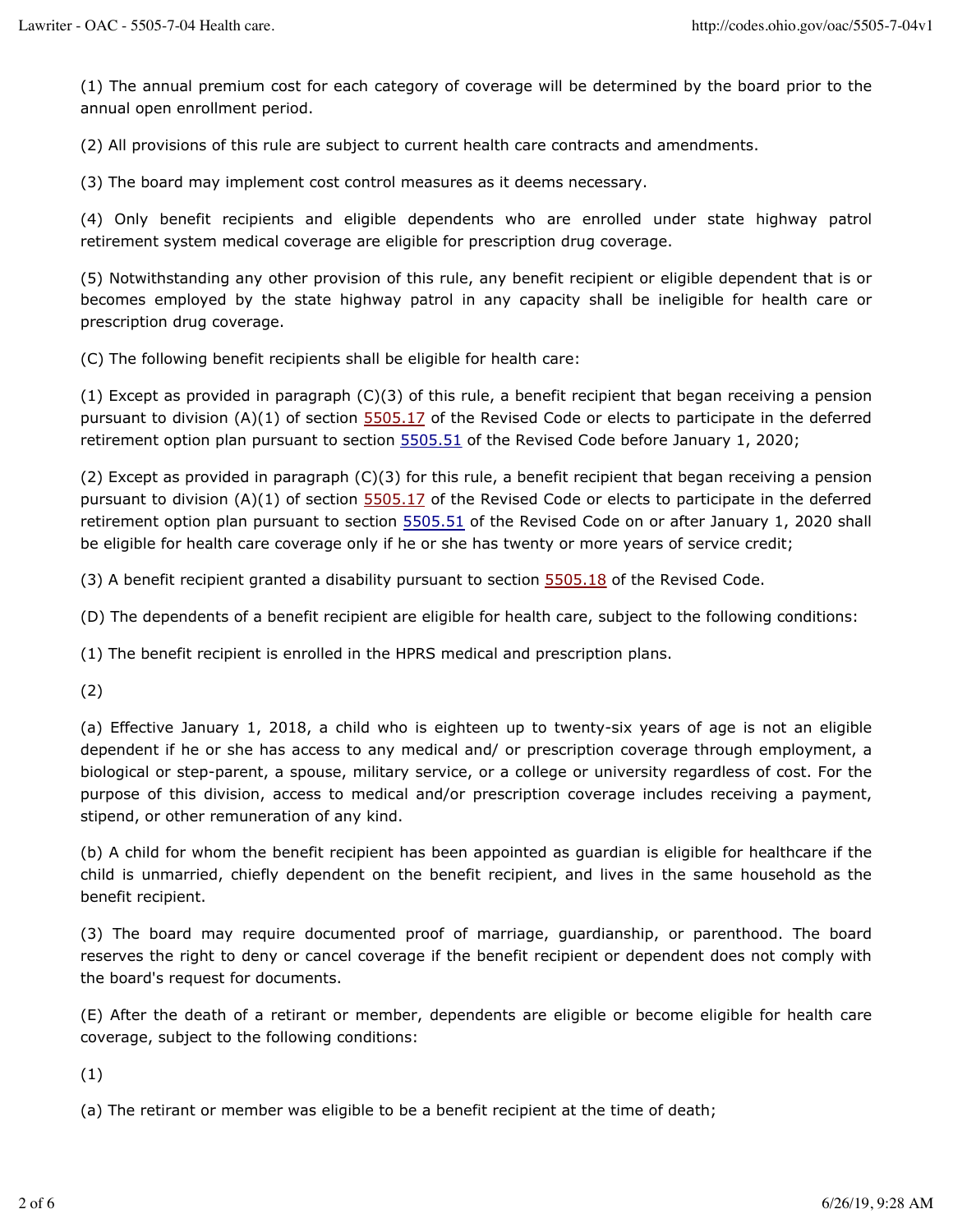(b) If the retirant or member was not eligible to be a benefit recipient at the time of death, the date in which the member would have been eligible to enroll pursuant to paragraph (C) of this rule; and

(c) the dependent is eligible to enroll pursuant to paragraph (D) of this rule.

(2) A child for whom a retirant or member has been legally appointed as guardian, who would have been eligible to enroll pursuant to paragraph (C) of this rule, may obtain or continue coverage, provided the spouse elects to continue coverage if:

(a) The spouse is appointed guardian of the child within ninety days of the retirant or member's death, and the child is chiefly dependent on the spouse and lives in the same household as the spouse; and

(b) The child would be eligible pursuant to paragraph (D) of this rule.

(3) In the event a spouse remarries, health care eligibility shall continue.

Notwithstanding the foregoing, a spouse who has access to medical and/or prescription coverage through his or her new spouse must secure it as primary coverage, regardless of cost; secondary coverage may be maintained.

(4) The service credit requirements included in paragraph  $(C)(2)$  of this rule do not apply to the dependent of a member killed in the line of duty.

(F) Open enrollment for all health care options will be November first through November thirtieth each year.

(1) Eligible benefit recipients and dependents may enroll in coverage only during open enrollment, except to the extent of (a) a qualifying event that affects that individual's eligibility for health benefits; (b) a medicare rule; or (c) a newly retired member may enroll up to sixty days after his or her retirement effective date. Coverage may be terminated at any time.

(2) Qualifying events include -

- (a) Marriage,
- (b) Birth, adoption, placement for adoption or legal guardianship of a child,
- (c) Change in employment status,
- (d) Divorce, annulment, or dissolution,
- (e) Legal separation,
- (f) Involuntary termination of other group coverage, or
- (g) Death.
- (3) The effective date of coverage will be -
- (a) January first for an addition during open enrollment.
- (b) The beginning of the month following the receipt of an enrollment form based on a qualifying event.
- (c) The date of marriage for the addition of a new spouse or stepchild.
- (d) The date of birth for the addition of a newborn.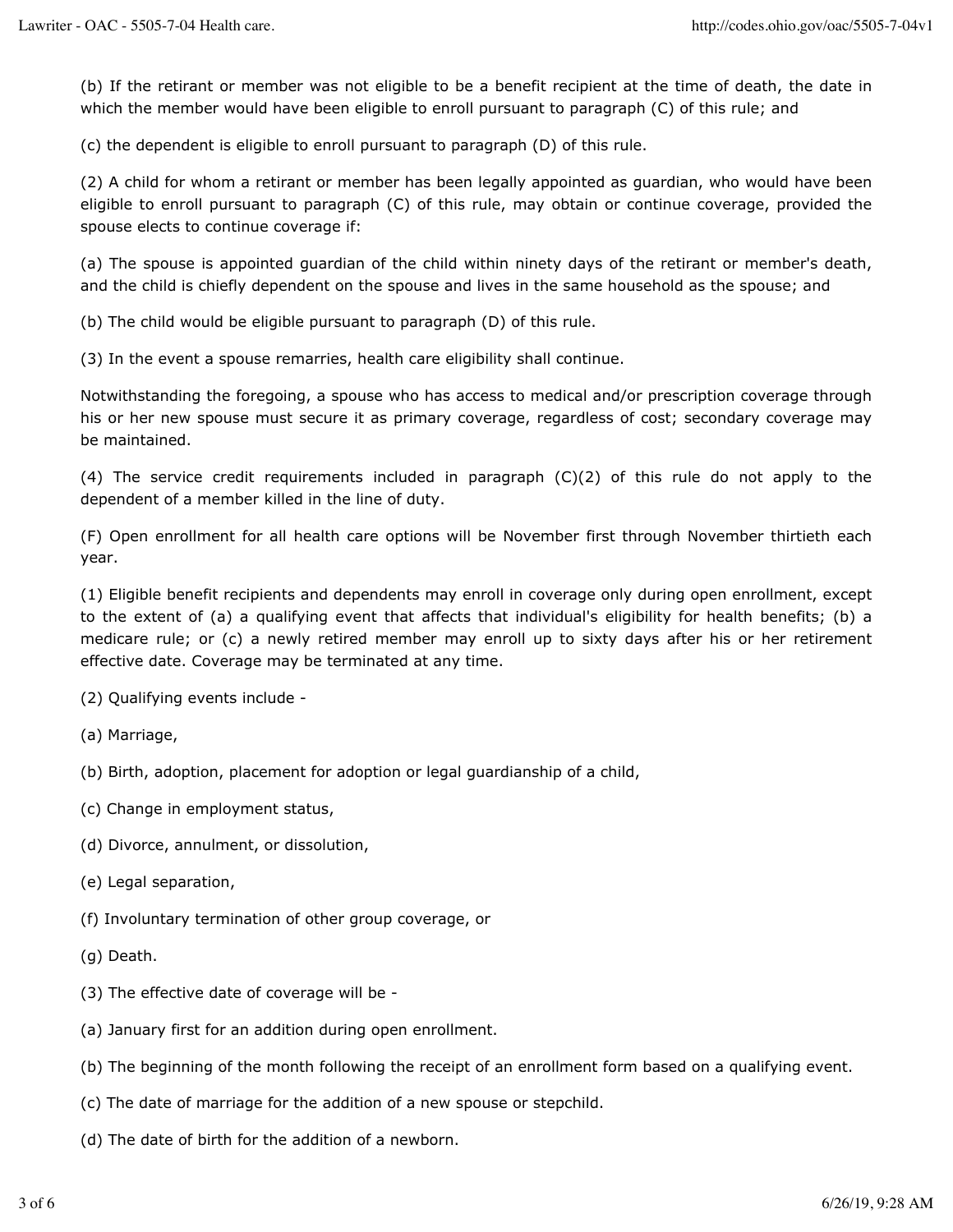(e) The adoption date for the addition of a newly-adopted child or the date the child is placed for adoption.

(f) The date the legal guardianship becomes effective.

(4) Upon request, a benefit recipient or eligible dependent may designate an effective date of coverage that is the beginning of a month no later than two months after the effective date under paragraph (E)(3) of this rule.

(5) To qualify for coverage, an enrollment form based upon a qualifying event must be received by the retirement system no later than sixty days after the event.

(G) A termination of coverage will be effective at the end of the month during which an enrollment change form is received.

(1) Health care coverage for eligible dependents shall terminate under the following conditions:

(a) At the end of the month in which the spouse is no longer married to the benefit recipient.

(b) At the end of the month in which the child attains the age of twenty-six except in the case of a legal guardianship which shall be when the child is no longer eligible as defined by paragraph (D)(2) of this rule.

(c) At the end of the month in which the benefit recipient terminates coverage.

(2) Health care eligibility of a child of a deceased member or retirant will terminate at age twenty-six except in the case of a legal guardianship which shall be when the child is no longer eligible as defined by paragraph (D)(2) of this rule.

(H)

(1) Notwithstanding the provisions of paragraphs  $(F)(1)(b)$  and  $(F)(2)$  of this rule, health care coverage will continue for a disabled child who meets all of the following:

(a) Is unmarried,

(b) Is mentally or physically incapable of earning his or her own living,

(c) Became disabled prior to the attainment of the limiting age for coverage of children,

(d) The child met the eligibility requirements included in paragraph (D) of this rule at the time the disability occurred; and

(e) Is chiefly dependent upon the retirant for support and maintenance.

(f) A disabled child that qualifies for coverage beyond age twenty-six under this rule that has access to other medical and/or prescription coverage must secure the other coverage as primary coverage, regardless of cost.

(2) To determine whether a disabled dependent child qualifies for coverage under this rule, the retirement board may require -

(a) A physician's statement,

(b) An independent medical examination,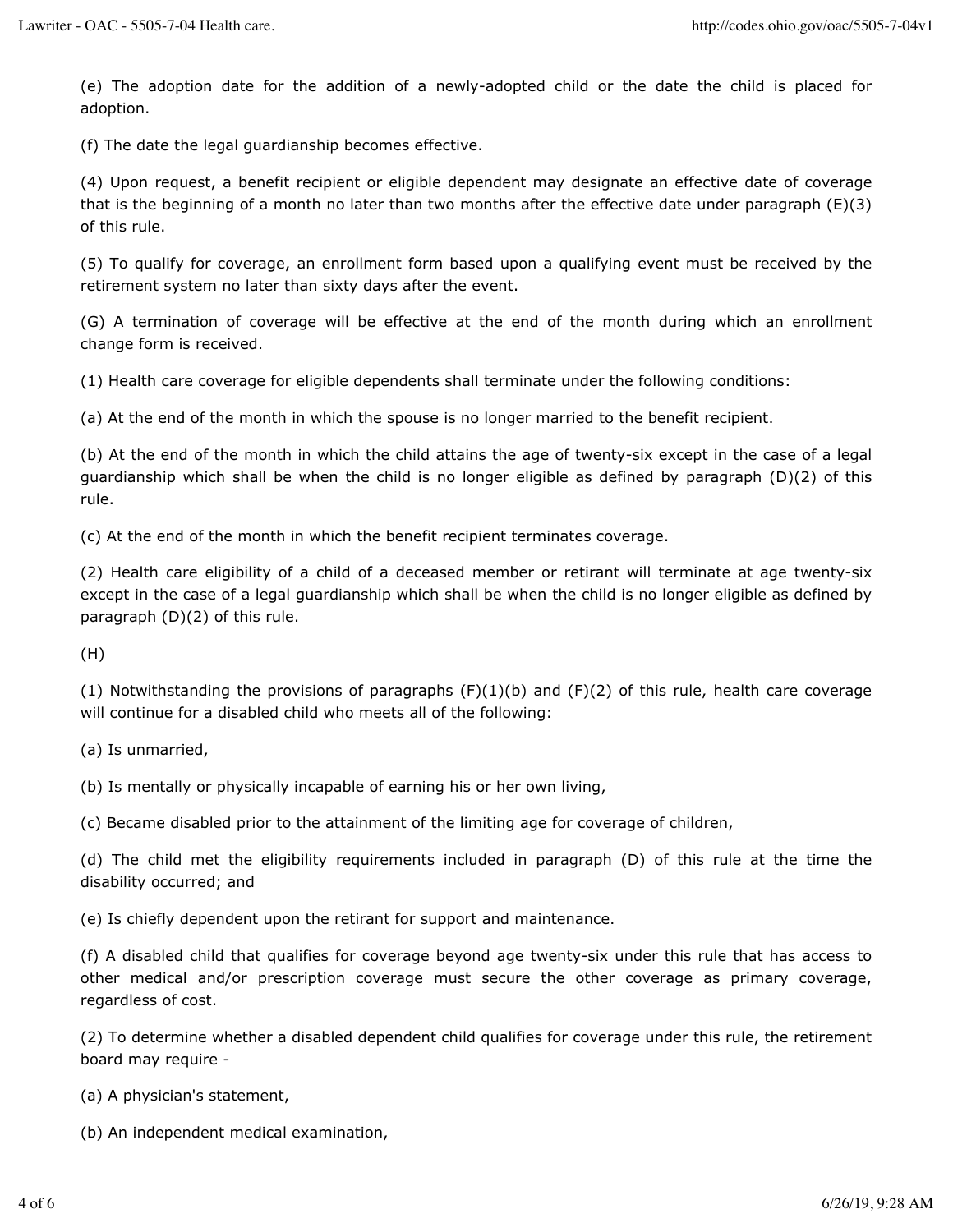(c) Two years of federal tax returns from both the parents and the dependent child,

(d) Proof that the disabled child applied for medicare insurance, and

(e) Any other information that the board deems relevant.

(I)

(1) A spouse who has access to medical and/or prescription coverage through employment must secure it as primary coverage, regardless of cost. Notwithstanding this provision, primary dental and vision coverage and secondary medical and prescription coverage may be elected through the state highway patrol retirement system.

(2) A spouse who has access, as a benefit recipient of another retirement system or pension plan, to medical and/or prescription coverage must secure it as primary coverage, regardless of cost. Further, a spouse that receives a payment, stipend, or other remuneration of any kind from another retirement system or pension plan for the purpose of obtaining medical and/or prescription coverage may not elect state highway patrol retirement system coverage as primary coverage. Notwithstanding this provision, primary dental and vision coverage and secondary medical and prescription coverage may be elected through the state highway patrol retirement system. A dependent who had coverage through the state highway patrol retirement system prior to January 1, 2011 may continue that coverage until it is interrupted.

 $(3)$  Paragraphs  $(1)(1)$  and  $(1)(2)$  of this rule will not apply to a dependent who enrolled in both medicare part A and medicare part B coverage prior to January 1, 2018.

(4) If the cost of primary coverage pursuant to paragraph  $(H)(1)$  or  $(H)(2)$  of this rule less any payment, stipend or other remuneration received for the purpose of securing medical and/or prescription coverage exceeds fifty per cent of the gross income provided by the employer, retirement system, or pension plan, the benefit recipient or spouse, if the benefit recipient is deceased, may apply for a hardship exemption to the board.

(J) An individual who receives benefits in accordance with section 5505.16, 5505.17, or 5505.18 of the Revised Code may be reimbursed for medicare part B premiums upon the receipt of evidence of coverage, up to a maximum amount established by the board.

(1) Evidence will consist of a medicare HIC number or other verification provided by the social security administration.

(2) The reimbursement amount for calendar year 2017 and each year thereafter shall be zero.

(3) Reimbursement will be effective the month following receipt of evidence of coverage and will be added to each monthly pension payment.

(4) Reimbursement will not be due to a benefit recipient who is eligible to receive reimbursement from an employer, another retirement plan, or any other entity.

(5) To the extent an individual becomes eligible for medicare part B, from that date forward, the individual must purchase medicare part B. An individual that fails to enroll in medicare part B within thirty days of the eligibility date shall immediately become ineligible for HPRS medical and prescription coverage. A benefit recipient is not required to purchase retroactive medicare part B coverage in order to qualify for full benefits.